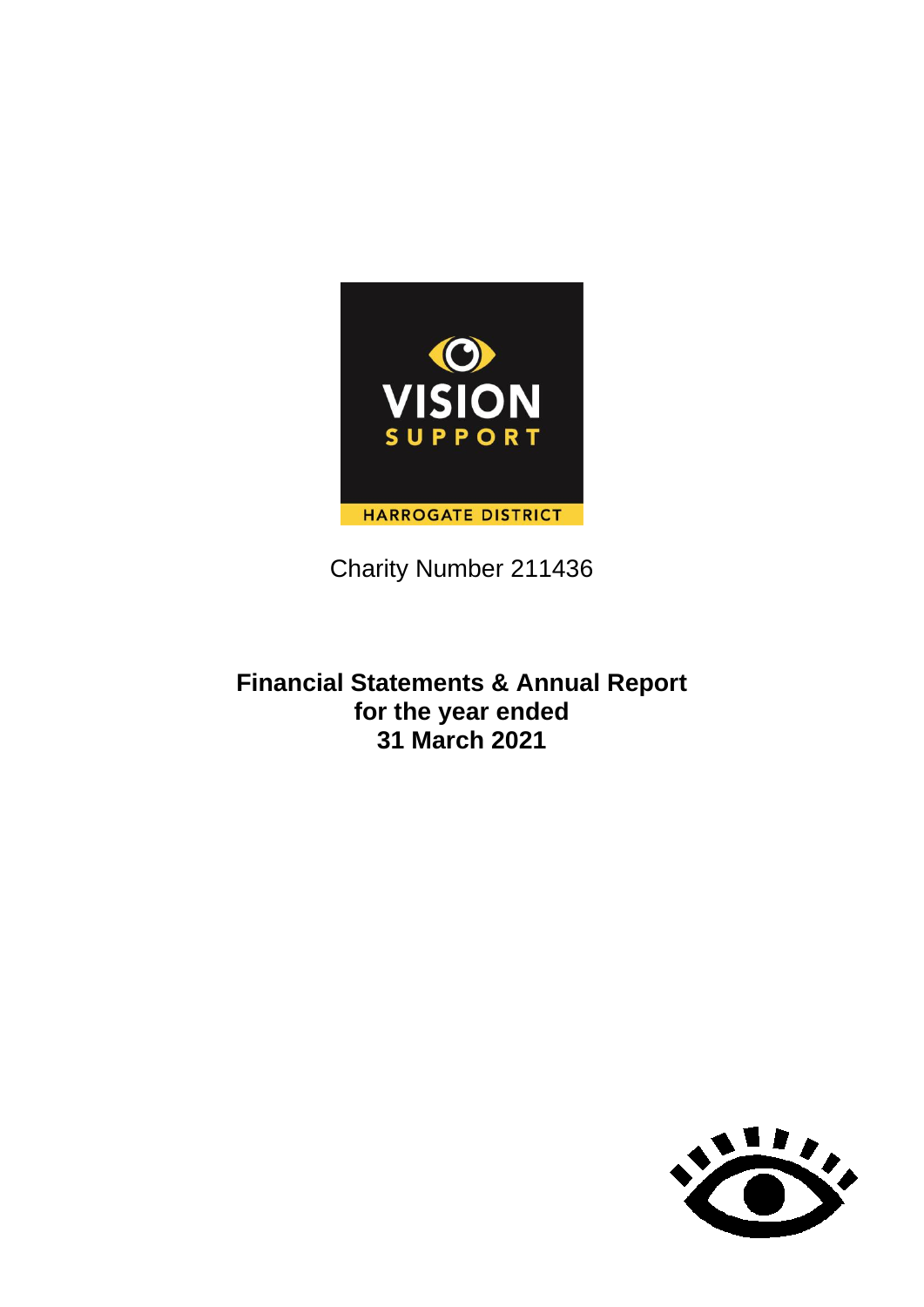# **CONTENTS**

| Legal and Administration details         | $2 - 3$ |
|------------------------------------------|---------|
| Statement of Trustees' responsibilities  | 3       |
| Report of the Trustees                   | $4 - 5$ |
| Independent Examiner's Report            | 6       |
| <b>Statement of Financial Activities</b> | 7       |
| <b>Balance Sheet</b>                     | 8       |
| Notes to the Financial Statements        | 9 - 15  |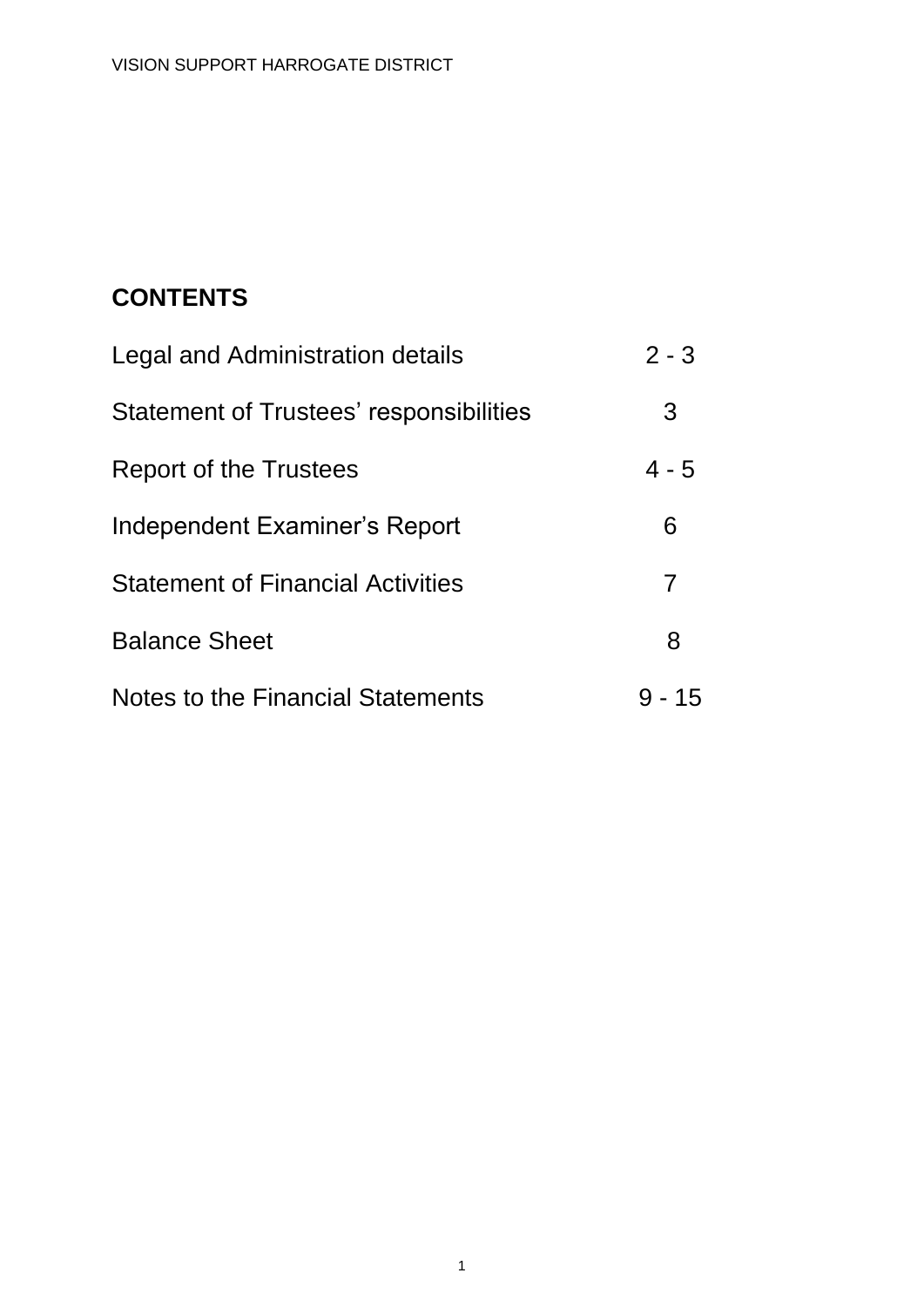# **LEGAL AND ADMINISTRATIVE DETAILS**

The Charity was established on 4 February 1921 and operates under a constitution dated 19 October 2006 and is approved by Her Majesty's Revenue and Customs Charity Division. The Charity is registered with the Charity Commission (registration number 211436) as a charity whose primary purposes are to respond appropriately to the needs of the visually impaired people in the Harrogate district and, in particular, to provide and maintain a centre for social meetings and handicraft training for visually impaired people, entertainments, travel and holiday facilities and recreational, health, safety or occupational requisites to visually impaired people or their dependants.

| <b>Vision Support Centre</b>  |
|-------------------------------|
| <b>Russell Sergeant House</b> |
| 23 East Parade                |
| Harrogate HG1 5LF             |
| 01423 565915                  |
| enquiries@vshd.org.uk         |
| www.vshd.org.uk               |
|                               |

Honorary President: Pauline Nolan

Governing Body and Trustees:

(Trust and Finance Committee) Robert Horner, Chairman Peter Jensen, Deputy Chairman James Grimshaw, Hon Secretary Sara Horbury, Hon Treasurer (appointed

21/12/2020)

Committee Members:Doreen Flockton Robert Sergeant David Fisher John Mellor Alistair Ratcliffe Stephen Kirk Mary Kirk Eric Mitchell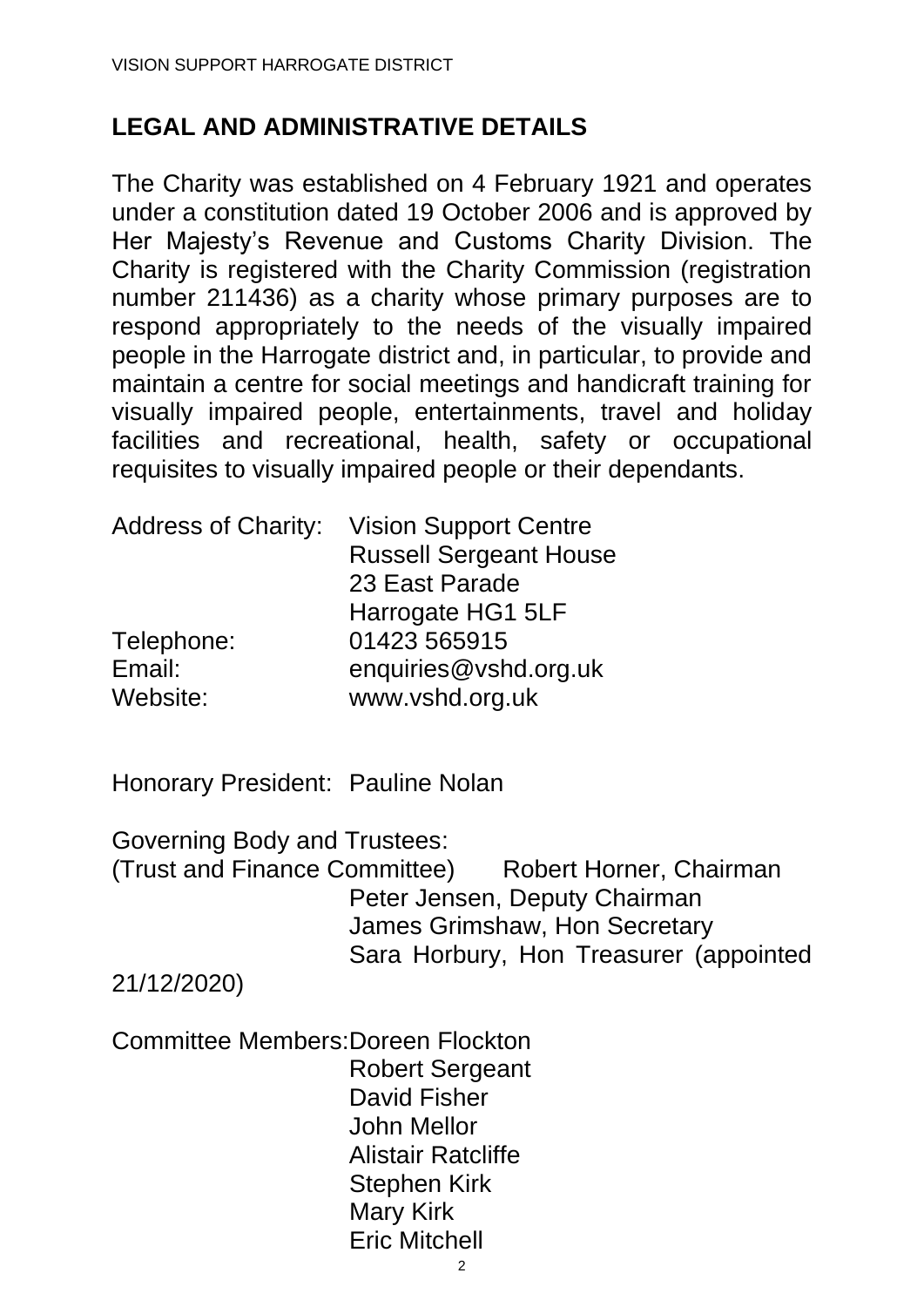#### VISION SUPPORT HARROGATE DISTRICT

Chaplain: Rev Michael Wearing

Director of Services: Tanya Stimpson

Bankers: Barclays Bank plc 25 James Street Harrogate HG1 1QX

> Brown Shipley & Co Ltd Founders Court **Lothbury** London EC2R 7HE

Leeds Building Society 105 Albion Street Leeds LS1 4AS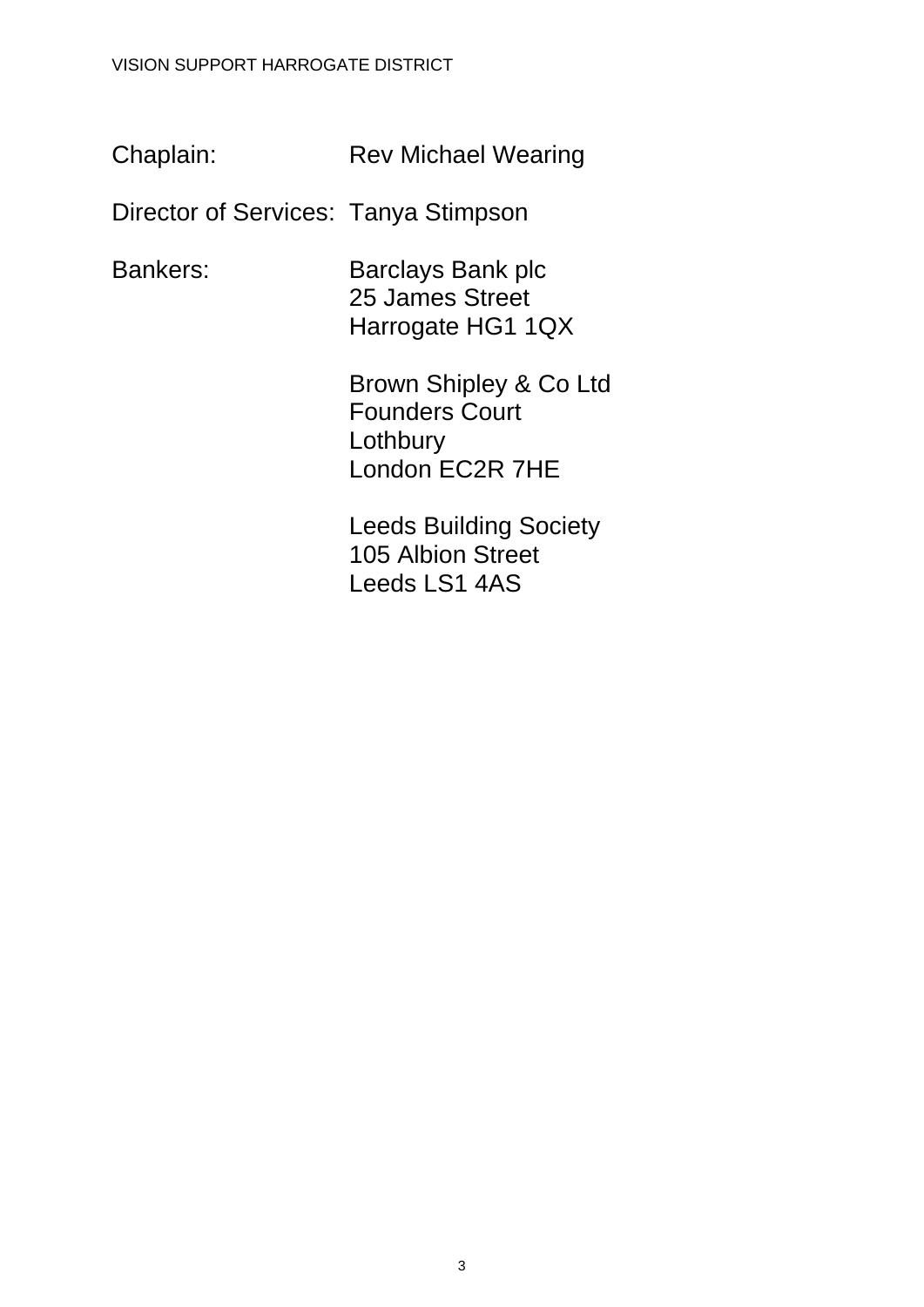# **LEGAL AND ADMINISTRATIVE DETAILS** (cont'd)

Bankers (cont'd) : HSBC 34 Westgate Ripon HG4 2BL

Investment Managers: Brown Shipley & Co Ltd St Paul's House 23 Park Square Leeds LS1 2ND

Independent Examiner: D J S Pullan FCA 20 Southway Ilkley LS29 8QG

### **Trustees' Responsibilities in Relation to the Financial Statements**

The Charity's Trustees are responsible for preparing a Trustees' annual report and financial statements in accordance with applicable law and United Kingdom Accounting Standards (United Kingdom Generally Accepted Accounting Practice).

The law applicable to charities in England and Wales requires the Charity Trustees to prepare financial statements for each year which give a true and fair view of the state of affairs of the Charity and of the incoming resources and application of resources, of the Charity for that period. In preparing the financial statements, the Trustees are required to:

- select suitable accounting policies and then apply them consistently;
- observe the methods and principles in the applicable Charities SORP;
- make judgements and estimates that are reasonable and prudent;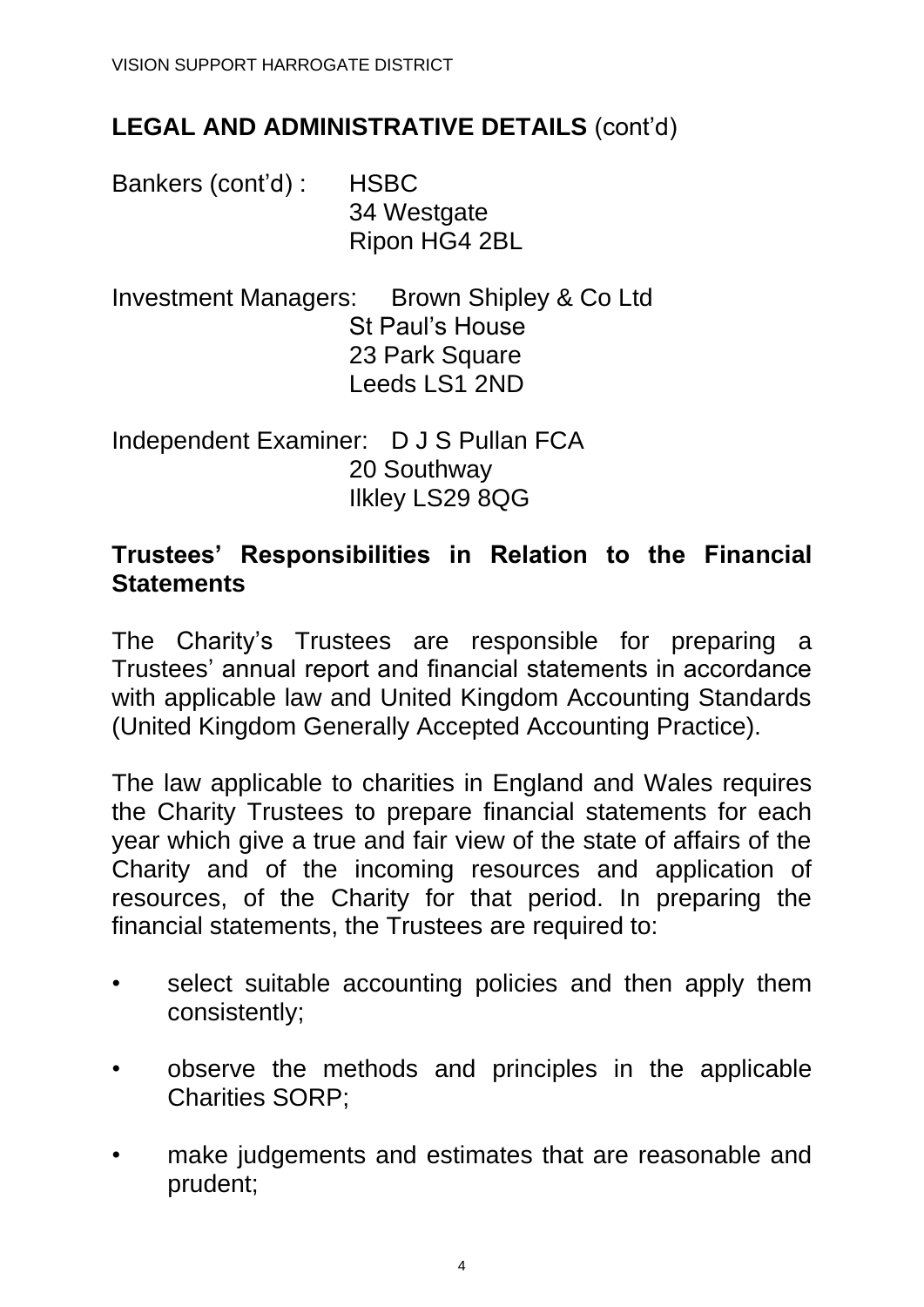- state whether applicable accounting standards have been followed, subject to any material departures disclosed and explained in the financial statements;
- prepare the financial statements on the going concern basis unless it is inappropriate to presume that the Charity will continue in business.

The Trustees are responsible for keeping proper accounting records that disclose with reasonable accuracy at any time the financial position of the Charity and to enable them to ensure that the financial statements comply with the Charities Act 2011, the applicable Charities (Accounts and Reports) Regulations, and the provisions of the Trust deed. They are also responsible for safeguarding the assets of the Charity and taking reasonable steps for the prevention and detection of fraud and other irregularities.

The Trustees are responsible for the maintenance and integrity of the Charity and financial information included on the Charity's website. Legislation in the United Kingdom governing the preparation and dissemination of financial statements may differ from legislation in other jurisdictions.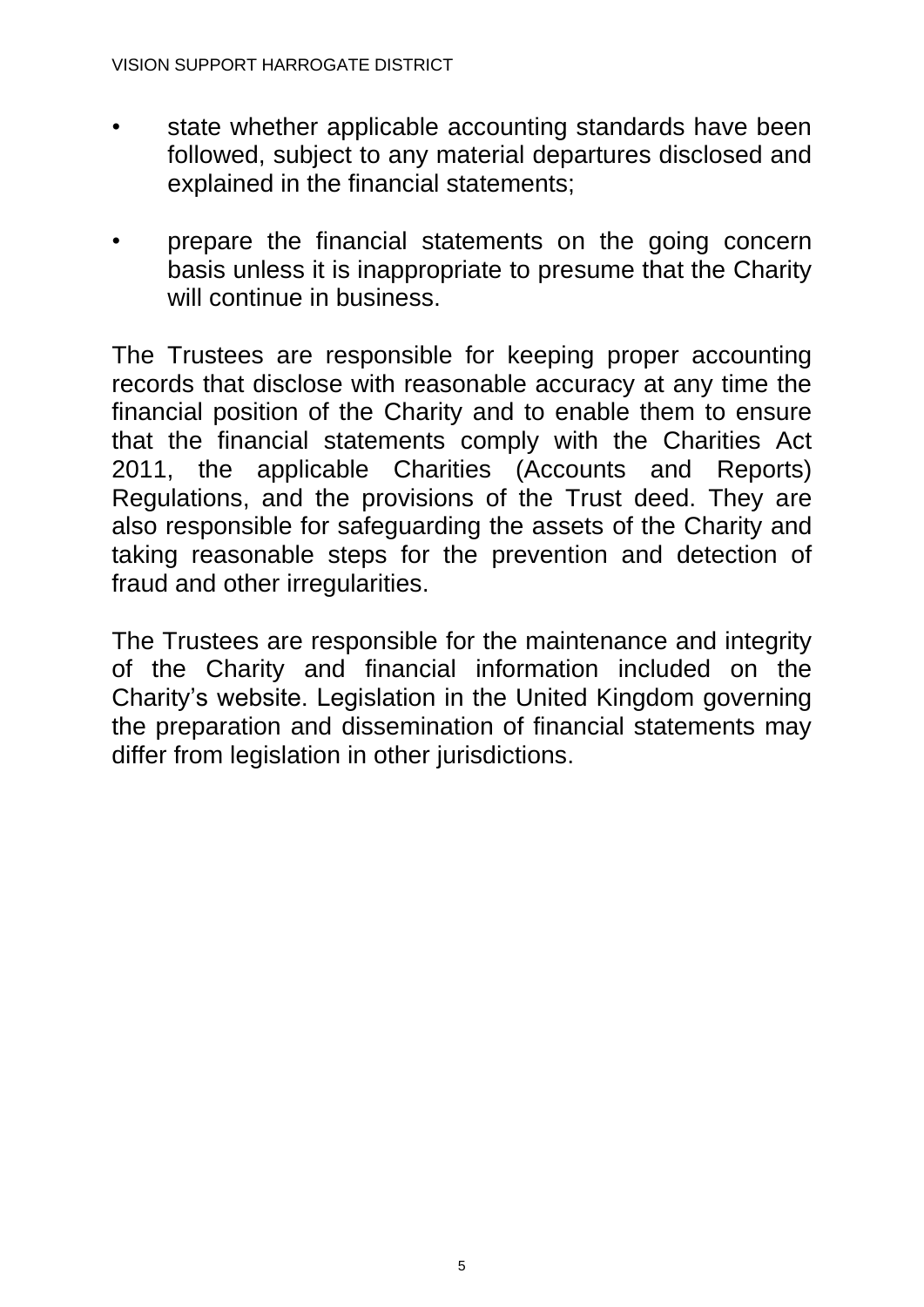# **REPORT OF THE TRUSTEES**

The Trustees report that the Financial Statements as at 31 March 2021 are in the format required by the Statement of Recommended Practice: Accounting by Charities (known as Charities SORP).

#### **Objects of the Charity**

These are set out on page 2 under Legal and Administrative Details.

### **Management, Policies and Structures of the Charity**

The Charity is managed by the Trust and Finance Committee under the terms of the revised constitution of 2015, it has however further delegated day to day decision making to the Executive Committee including staff appointments and budgeted expenditure as well as other limited expenditure under the terms of that Constitution. In addition, the Charity has a Services Committee which meets regularly to ensure the views and concerns of the members are taken into account by the Trust and Finance Committee.

The Members of the Trust and Finance Committee who were in office during the year were as follows:-

Mr D Fisher Mrs D Flockton Mr J Grimshaw Mr R J Horner Mr P Jensen Mr E Mitchell Mr J Mellor Mr A Ratcliffe Mr R H Sergeant Mr S Kirk Mrs M Kirk Mrs S Horbury

## **Review of the Financial Statements for the Year**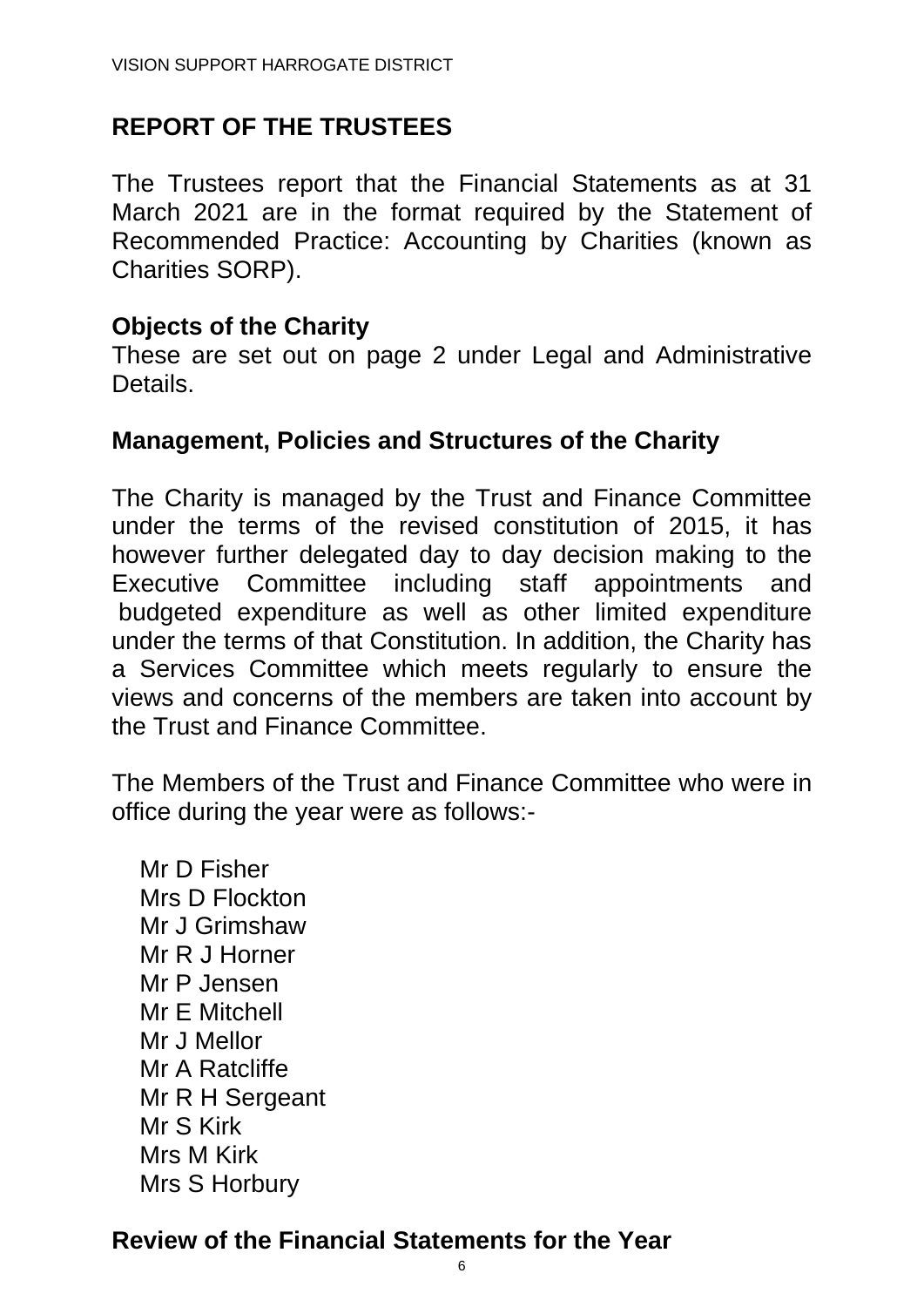The net deficit of the Charity excluding movements on investments was £23,702. This is less than the budgeted deficit anticipated by the Charity of £49,100 but the Trustees are actively monitoring the Charity's costs and revenues. Due to the reserves held by the Charity, the Trustees are happy to fund deficits in the short to medium term but are keeping the position under constant review.

The value of the Charity's investments increased by £213,607 in the year (2020 £94,561 decrease). The portfolio is kept under constant review by our investment managers who are in turn monitored by the Trust and Finance Committee.

Overall, the net assets of the Charity increased by £189,905 and the Trustees consider that the financial affairs of the Charity are satisfactory and will enable the Charity to continue to meet the primary purposes for which it is established.

#### **Risk Management**

The Trustees continue to assess the major risks to which the Charity is exposed, particularly the operations and finances of the Charity, to ensure its systems mitigate exposure to the major risks.

#### **Reserves Policy**

The Trustees are of the opinion that the Charity's reserves should be of a magnitude to generate income through investments, ignoring the benefit of legacies, which would enable it to meet current levels of expenditure. However, the Trustees are prepared to use reserves to fund current expenditure to maintain current commitments to member services in the short to medium term. This use of reserves is reviewed annually. The Trustees consider, therefore, that the reserves are adequate to enable the Charity to meet its objects set out in the constitution for many years to come.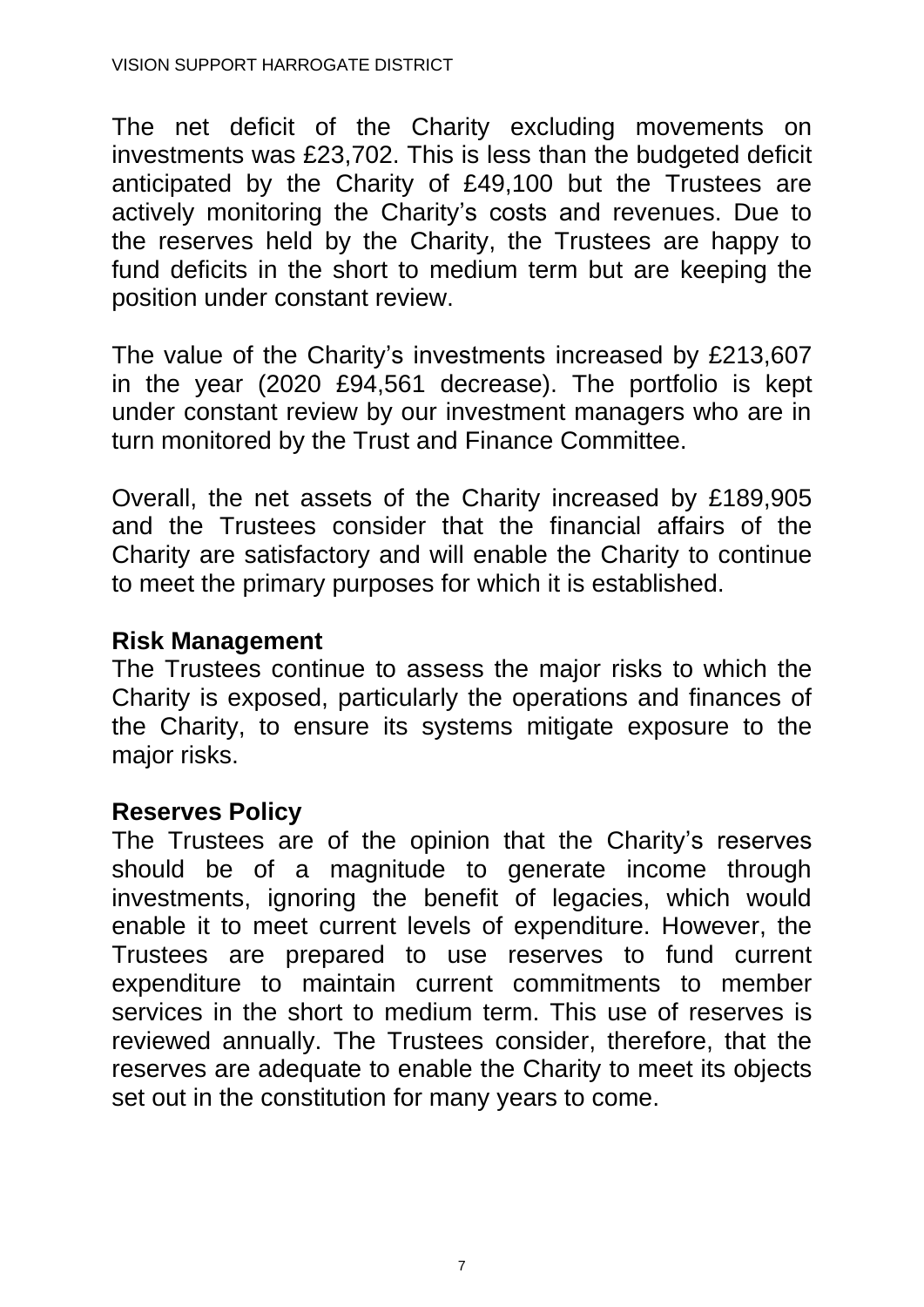# **Public Benefit**

The trustees confirm that they have complied with their duty to have due regard to the Charity Commission's guidance on public benefit when exercising their powers or duties.

## **Volunteers**

The Trustees acknowledge with grateful thanks the help given by 50 voluntary helpers without whom the Charity's activities would be severely restricted.

Signed:

Robert Horner On behalf of the Trustees

xxxxxxxxxxxxxxxxxxxxxx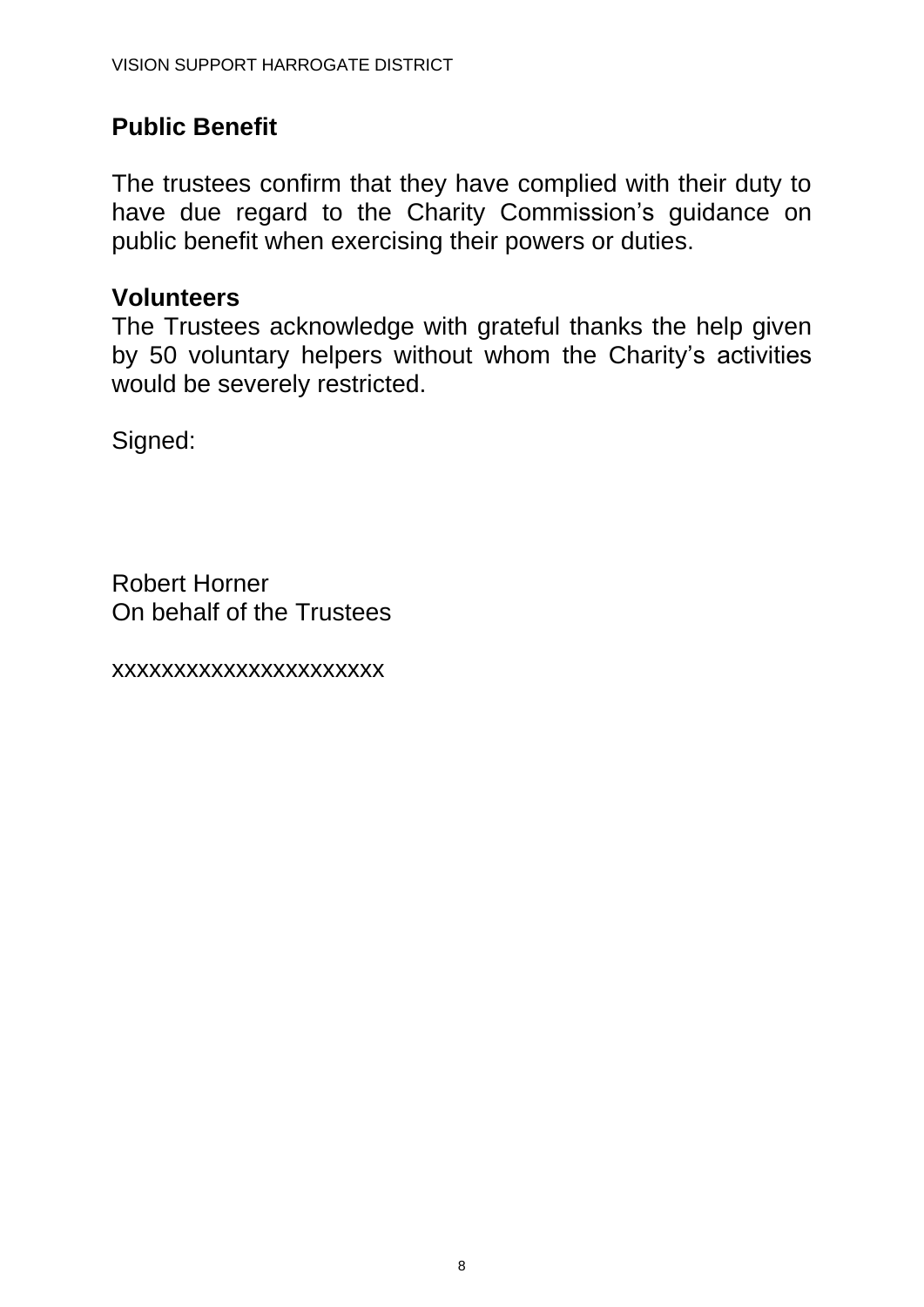## **Independent Examiner's Report to the TRUSTEES OF VISION SUPPORT HARROGATE DISTRICT**

I report on the accounts of the Trust for the year ended 31 March 2021, which are set out on pages 7 to 15.

### **Respective Responsibilities of Trustees and Examiner**

The Charity's Trustees are responsible for the preparation of the accounts. the Charity's Trustees consider that an audit is not required for this year under section 144(2) of the Charities Act 2011 (the 2011 Act) and that an independent examination is needed. It is my responsibility to:-

- i examine the accounts under section 145 of the 2011 Act;
- ii to follow the procedures laid down in the General Directions given by the Charity Commission under section 145(5)(b) of the 2011 Act; and

iii to state whether particular matters have come to my attention.

## **Basis of Independent Examiner's Report**

My examination was carried out in accordance with the General Directions given by the Charity Commission. An examination includes a review of the accounting records kept by the Charity and a comparison of the accounts presented with those records. It also includes consideration of any unusual items or disclosures in the accounts, and the seeking of explanations from you as Trustees concerning any such matters. The procedures undertaken do not provide all the evidence that would be required in an audit and, consequently no opinion is given as to whether the accounts present a 'true and fair view' and the report is limited to those matters set out in the statement below.

## **Independent Examiner's Statement**

In connection with my examination, no matter has come to my attention: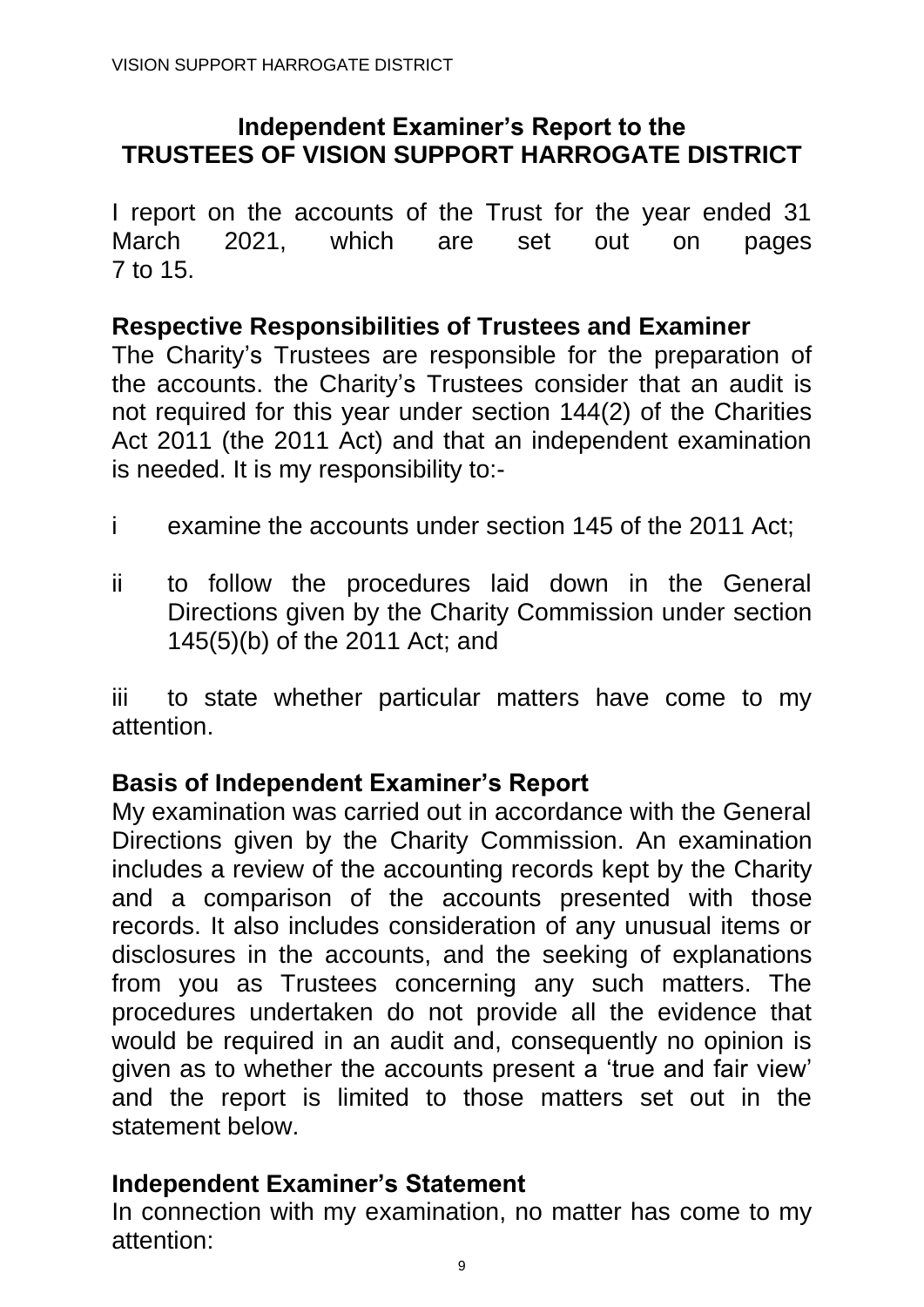- 1 which gives me reasonable cause to believe that, in any material respect, the requirements:
	- i to keep accounting records in accordance with section 130 of the 2011 Act; and
	- ii to prepare accounts which accord with the accounting records and to comply with the accounting requirements of the 2011 Act;

have not been met;

#### or

2 to which, in my opinion, attention should be drawn in order to enable a proper understanding of the accounts to be reached.

D J S Pullan FCA 20 Southway Ilkley LS29 8QG

Date: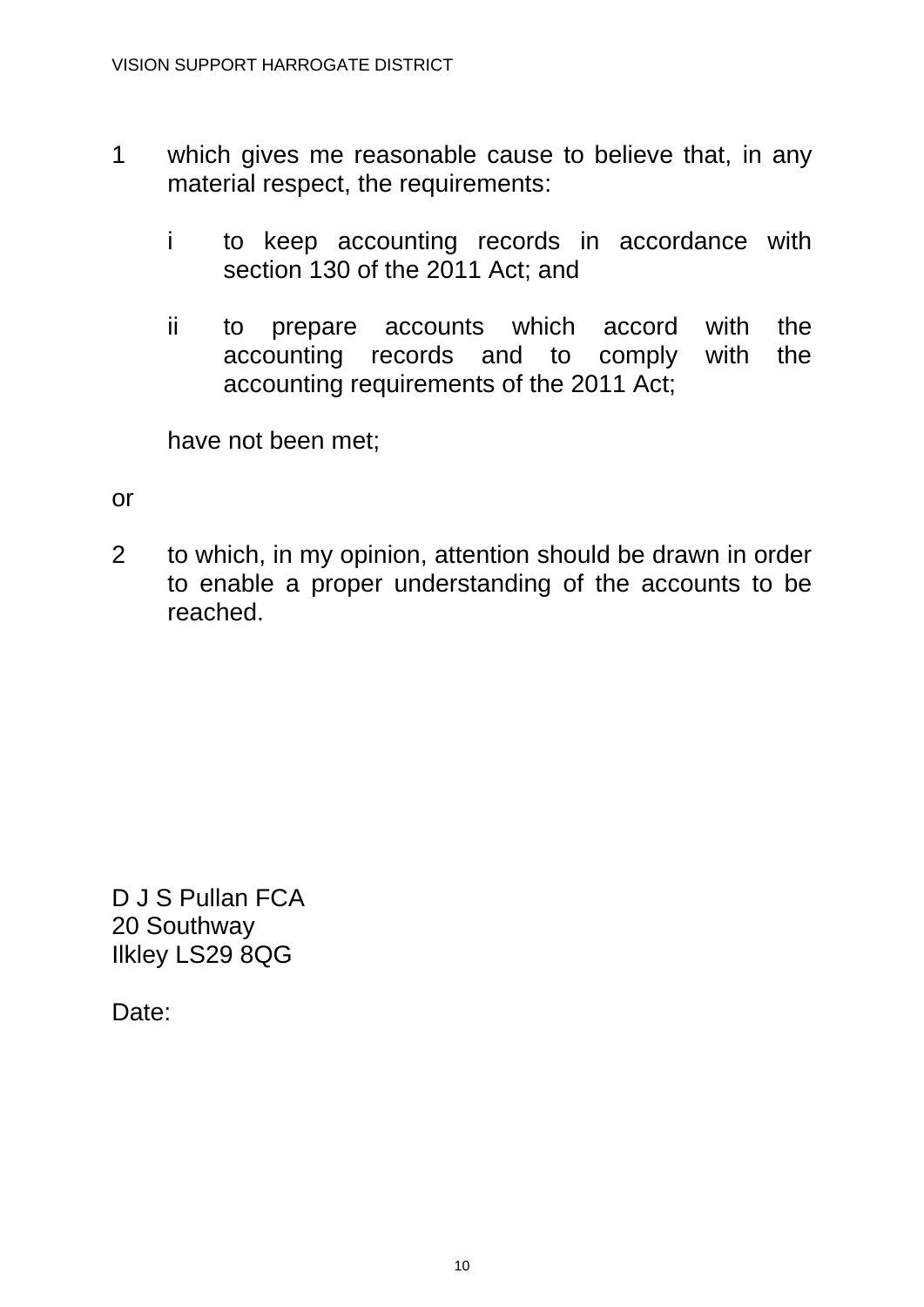# **STATEMENT OF FINANCIAL ACTIVITIES FOR THE YEAR ENDED 31 MARCH 2021**

|                                                              |               |                   | NotesUnrestrictedRestricted |                   | <b>Total</b>         |
|--------------------------------------------------------------|---------------|-------------------|-----------------------------|-------------------|----------------------|
|                                                              | Total<br>2020 |                   | <b>Funds</b>                | <b>Funds</b>      | 2021                 |
|                                                              |               | £                 | £                           | £                 | £                    |
| <b>Income</b>                                                |               |                   |                             |                   |                      |
| <b>Voluntary income</b>                                      | $2^{-}$       | 23,06             |                             | 23,06             | 11,34                |
| <b>Operating activities</b>                                  | 3             | 6<br>16,26<br>2   |                             | 6<br>16,26<br>2   | 4<br>23,52<br>3      |
| Investment income                                            | 4             | 14,17             |                             | 14,17             | 18,76<br>4           |
| <b>Charitable activities</b>                                 | 5             | 624               |                             | 624               | 7,576                |
| Other income                                                 | 6             | 39,24<br>4        |                             | 39,24<br>4        | 1,541                |
| <b>Total income</b>                                          |               | 93,36<br>7        |                             | 93,36             | 62,74<br>8           |
| <b>Expenditure</b>                                           |               |                   |                             |                   |                      |
| <b>Fundraising trading</b><br>Investment management<br>costs | 7<br>8        | 945<br>4,296      |                             | 945<br>4,296      | 3,708<br>4,552       |
| <b>Charitable activities</b>                                 | 9             | 99,11<br>8        | 2,78<br>6                   | 101,9<br>04       | 106,9<br>61          |
| Governance costs                                             |               | 10 9,924          |                             | 9,924             | 9,313                |
| <b>Total expenses</b>                                        |               | 114,2<br>83       | 2,78<br>6                   | 117,0<br>69       | 124,5<br>34          |
| Surplus/(deficit) of income                                  |               | (20,91            | (2,78)                      | (23, 70)          | (61, 78)             |
| over expenditure<br>Gains/(losses) on<br>investment assets   | 14            | 6)<br>213,6<br>07 | 6)                          | 2)<br>213,60<br>7 | 6)<br>(94, 56)<br>1) |
| Net movement in funds                                        |               | 192,6             | (2,78)                      | 189,90            | (156, 3)             |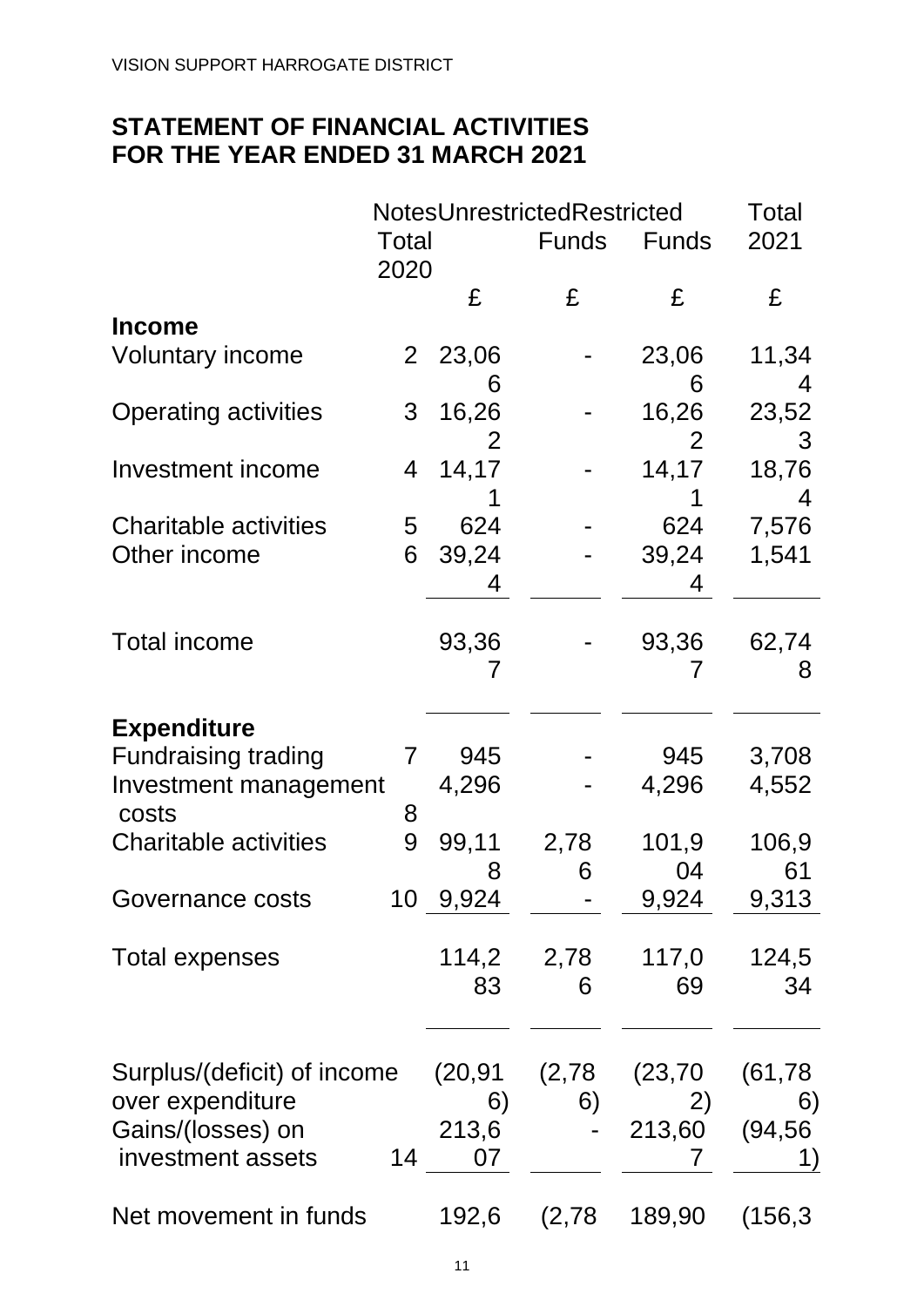|                                    | 91    | 6)   | 5      | 47)    |
|------------------------------------|-------|------|--------|--------|
| <b>Balances brought forward</b>    | 998,1 | 80,9 | 1,079, | 1,235, |
| at 1 April 2020                    | 72    | 15   | 087    | 434    |
| Balances carried forward at 1,190, | 863   | 78.1 | 1,268, | 1,079, |
| 31 March 2021                      |       | 29   | 992    | 087    |

# The notes on pages 9 to 15 form part of these financial statements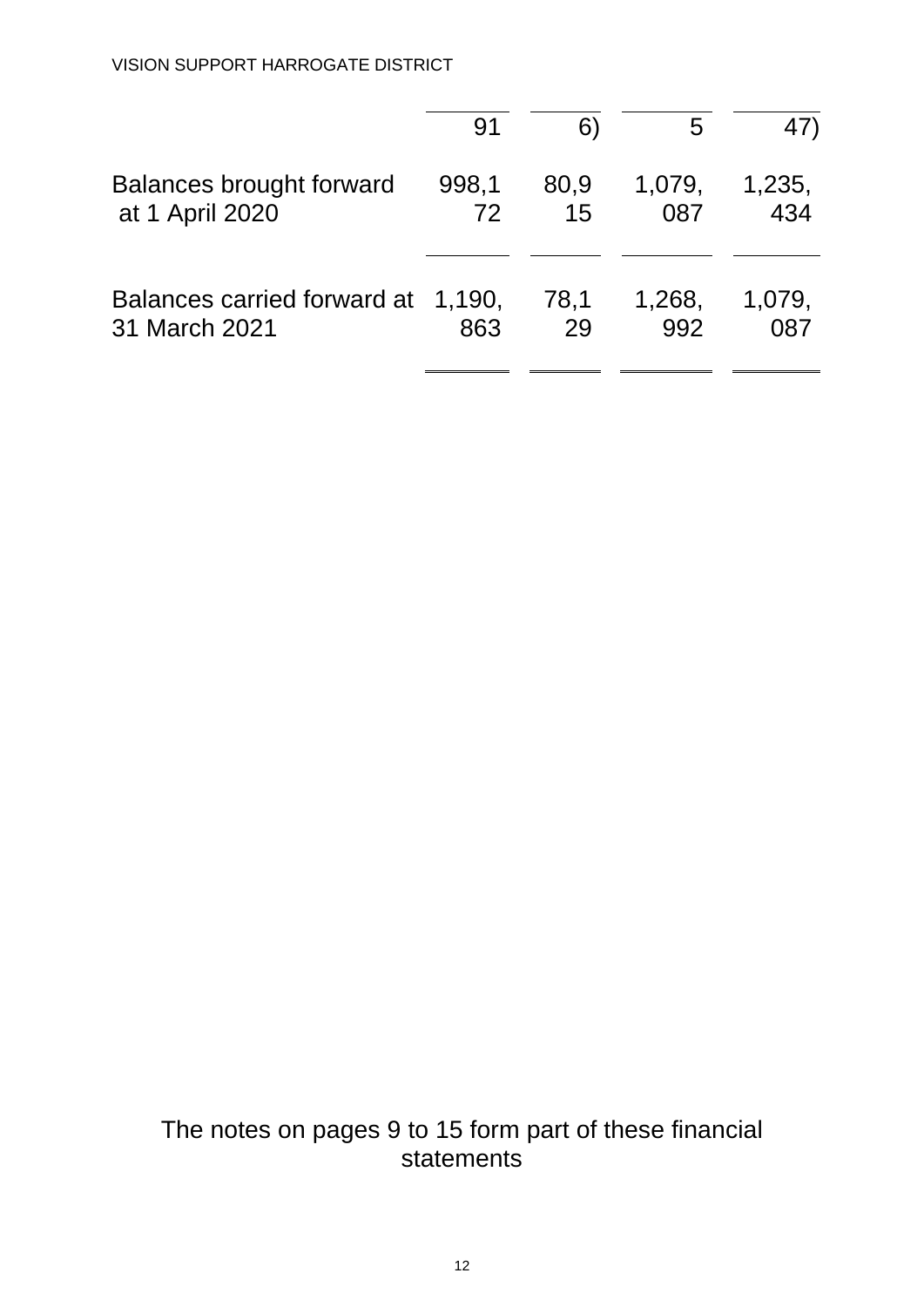# **BALANCE SHEET AS AT 31 MARCH 2021**

|                                                               |              |               | 2021          |                            | 2020          |
|---------------------------------------------------------------|--------------|---------------|---------------|----------------------------|---------------|
|                                                               | <b>Notes</b> | £             | £             | £                          | £             |
| <b>FIXED ASSETS</b><br>Tangible fixed assets 13               |              | 268,7<br>55   |               | 277,9<br>87                |               |
| Investments                                                   | 14           | 977,9<br>45   |               | 722,3<br>69                |               |
|                                                               |              |               | 1,246,<br>700 |                            | 1,000,<br>356 |
| <b>CURRENT ASSETS</b>                                         |              |               |               |                            |               |
| <b>Debtors</b>                                                | 15           | 3,360         |               | 5,060                      |               |
| Cash in hand and at<br>banks                                  |              | 22,77<br>3    |               | 75,03<br>$\mathbf{\Omega}$ |               |
|                                                               |              | 26,13<br>3    |               | 80,090                     |               |
| <b>LIABILITIES: Amounts</b><br>falling due within one<br>year | 16           | (3,841)       |               | (1, 359)                   |               |
| <b>NET CURRENT</b><br><b>ASSETS</b>                           |              |               | 22,29<br>2    |                            | 78,731        |
| <b>NET ASSETS</b>                                             |              |               | 1,268,<br>992 |                            | 1,079,<br>087 |
| <b>FUNDS</b>                                                  |              |               |               |                            |               |
| Unrestricted                                                  | 17           | 1,190,<br>863 |               | 998,1<br>72                |               |
| <b>Restricted</b>                                             | 19           | 78,12<br>9    |               | 80,91<br>5                 |               |
| <b>TOTAL FUNDS</b>                                            |              |               | 1,268,<br>992 |                            | 1,079,<br>087 |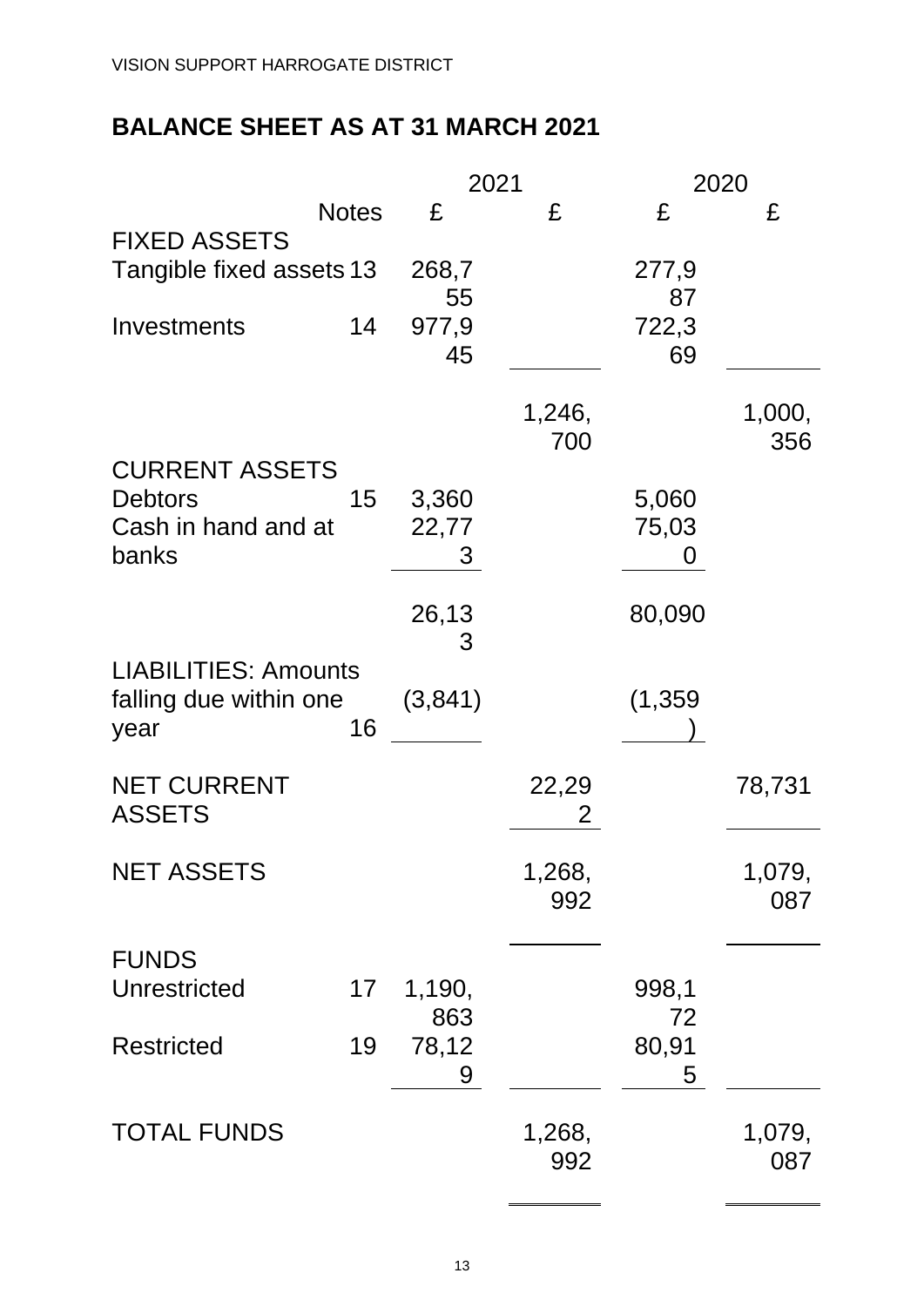Approved by the Trust and Finance Committee on xxxxxxxxxxxxxxxxxxxxxxxx and signed on their behalf by:

Robert Horner Chairman

> The notes on pages 9 to 15 form part of these financial statements.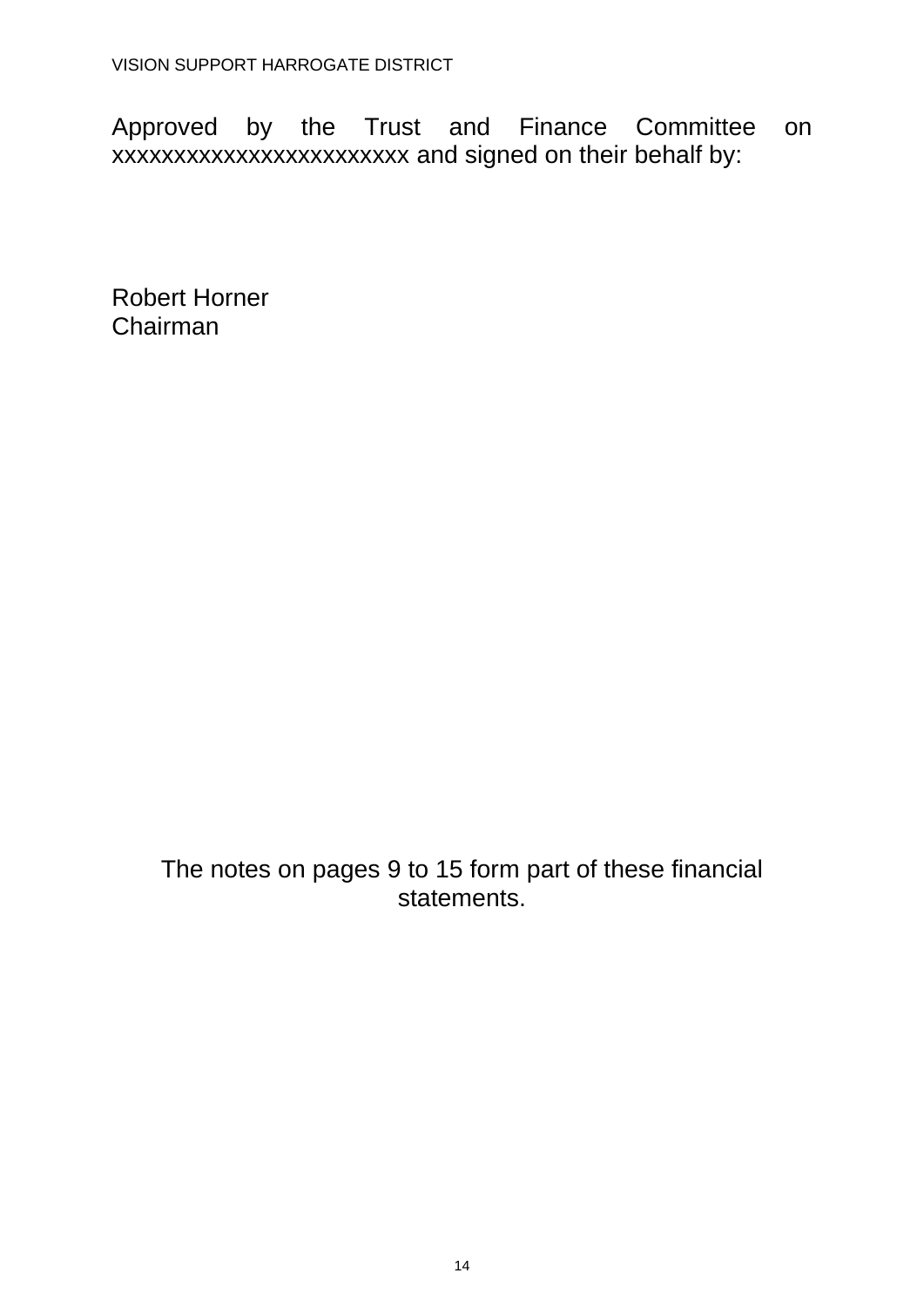# **NOTES TO THE FINANCIAL STATEMENTS FOR THE YEAR ENDED 31 MARCH 2021**

# 1 **ACCOUNTING POLICIES**

# 1.1 **General**

- 1.1.1The financial statements have been prepared under the historical cost convention with the exception of investments, which are included on a market basis in accordance with applicable Accounting Standards and the Charities SORP (Statement of Recommended Practice: "Accounting by Charities").
- 1.1.2The Charity is not registered for VAT and, therefore, VAT forms part of the Charity's costs.
- 1.1.3All income resources are brought to the credit of the Statement of Financial Activities when they become due and payable.
- 1.1.4 Expenditure is charged to the Statement of Financial Activities when incurred.

## 1.2 **Tangible Fixed Assets**

These assets are included at cost less depreciation. The Management Committee does not envisage any disposal within the foreseeable future and therefore considers this to be appropriate.

## 1.3 **Fixed Asset Investments**

- 1.3.1Stocks and shares are included in the Balance Sheet at market value.
- 1.3.2Profits and losses arising on the disposal of investments are included in the Statement of Financial Activities.

## 1.4 **Depreciation**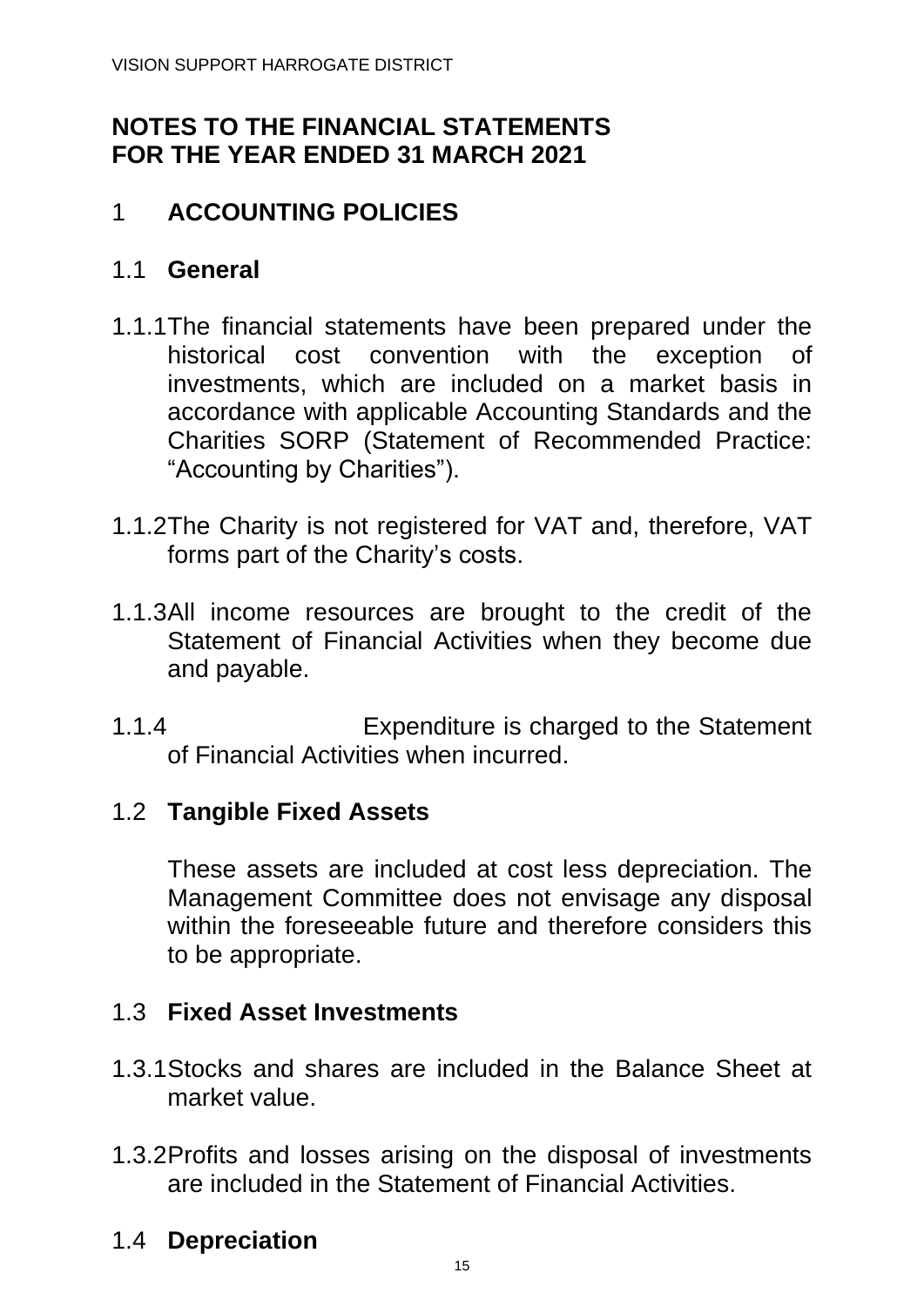Tangible fixed assets are stated at cost and are depreciated by annual instalments over their expected useful life as follows:-

| Freehold land and buildings      | $\sim$ 10 $\pm$                                                                                                                                                                                                                                                                                                                                                                                                                                           | 2% of cost  |         |
|----------------------------------|-----------------------------------------------------------------------------------------------------------------------------------------------------------------------------------------------------------------------------------------------------------------------------------------------------------------------------------------------------------------------------------------------------------------------------------------------------------|-------------|---------|
| Fixtures, fittings & furnishings | ال المساحة المركز المركز المركز المركز المركز المركز المركز المركز المركز المركز المركز المركز المركز المركز ال<br>المركز المركز المركز المركز المركز المركز المركز المركز المركز المركز المركز المركز المركز المركز المركز الم                                                                                                                                                                                                                           | 10% of      | written |
| down value                       |                                                                                                                                                                                                                                                                                                                                                                                                                                                           |             |         |
| Office computer & equipment      | $\mathcal{L}^{\mathcal{L}}(\mathcal{L}^{\mathcal{L}}(\mathcal{L}^{\mathcal{L}}(\mathcal{L}^{\mathcal{L}}(\mathcal{L}^{\mathcal{L}}(\mathcal{L}^{\mathcal{L}}(\mathcal{L}^{\mathcal{L}}(\mathcal{L}^{\mathcal{L}}(\mathcal{L}^{\mathcal{L}}(\mathcal{L}^{\mathcal{L}}(\mathcal{L}^{\mathcal{L}}(\mathcal{L}^{\mathcal{L}}(\mathcal{L}^{\mathcal{L}}(\mathcal{L}^{\mathcal{L}}(\mathcal{L}^{\mathcal{L}}(\mathcal{L}^{\mathcal{L}}(\mathcal{L}^{\mathcal{L$ | 25% of cost |         |

### 1.5 **Fund Accounting**

General unrestricted funds comprise accumulated surpluses and deficits on general funds and the cumulative realised and unrealised gains on investments. They are available for use at the discretion of the Trustees in furtherance of the Charity's general charitable objectives. Restricted funds are created when donations are made for a particular area or purpose, the use of which is restricted to that area or purpose.

#### 2 **Voluntary income**

|                       | 202  | 202  |
|-----------------------|------|------|
|                       | 1    |      |
|                       | £    | £    |
| <b>Donations</b>      | 13,5 | 11,3 |
|                       | 68   | 44   |
| Legacies and bequests | 9,49 |      |
|                       | 8    |      |
|                       |      |      |
|                       | 23,0 | 11,3 |
|                       | 66   | 44   |
|                       |      |      |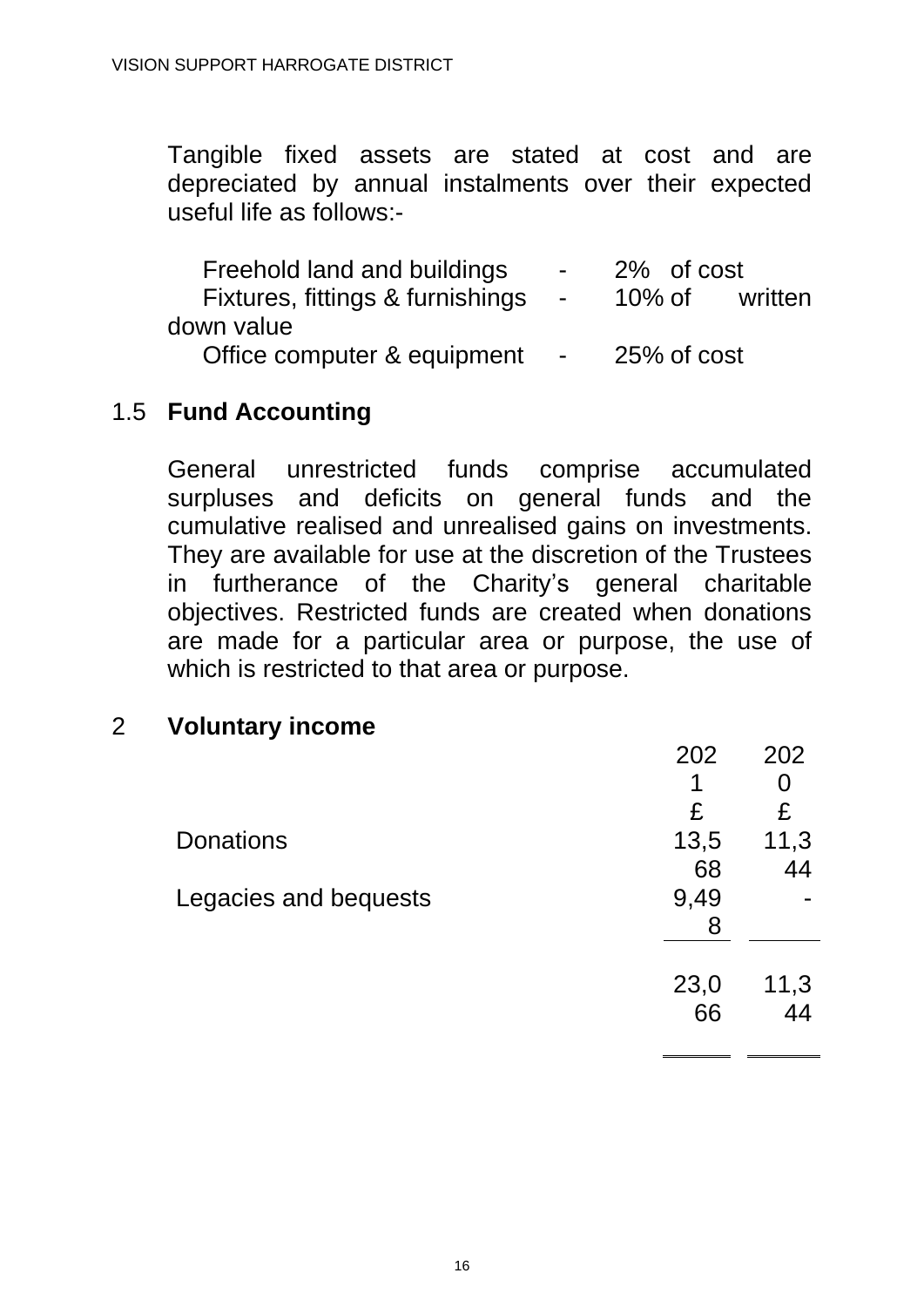| 3 | Income from operating activities for generating funds     |              |            |
|---|-----------------------------------------------------------|--------------|------------|
|   |                                                           | 202          | 202        |
|   |                                                           | 1            | $\Omega$   |
|   |                                                           | £            | £          |
|   | Rents of flats                                            | 11,7         | 15,0       |
|   |                                                           | 80           | 31         |
|   | Rents of rooms when not required<br>for the Charity's use |              | 1,73<br>3  |
|   | Fundraising                                               | 4,48         | 6,75       |
|   |                                                           | $\mathbf{2}$ | 9          |
|   |                                                           |              |            |
|   |                                                           | 16,2         | 23,5       |
|   |                                                           | 62           | 23         |
|   |                                                           |              |            |
|   |                                                           |              |            |
| 4 | <b>Investment income</b>                                  |              |            |
|   |                                                           | 202          | 202        |
|   |                                                           | 1            | 0          |
|   |                                                           | £            | £          |
|   | <b>Dividends</b><br>and                                   |              |            |
|   | interest<br>Unrestricted                                  |              |            |
|   |                                                           | 14,1<br>71   | 18,7<br>64 |
|   | <b>Restricted</b>                                         |              |            |
|   |                                                           |              |            |
|   |                                                           |              | 14,1 18,7  |
|   |                                                           | 71           | 64         |
|   |                                                           |              |            |
|   |                                                           |              |            |
| 5 | Income from charitable activities                         |              |            |
|   |                                                           | 202          | 202        |
|   |                                                           | 1            | 0          |
|   |                                                           | £            | £          |
|   | Access to work                                            |              | 3,29       |
|   | funding                                                   |              |            |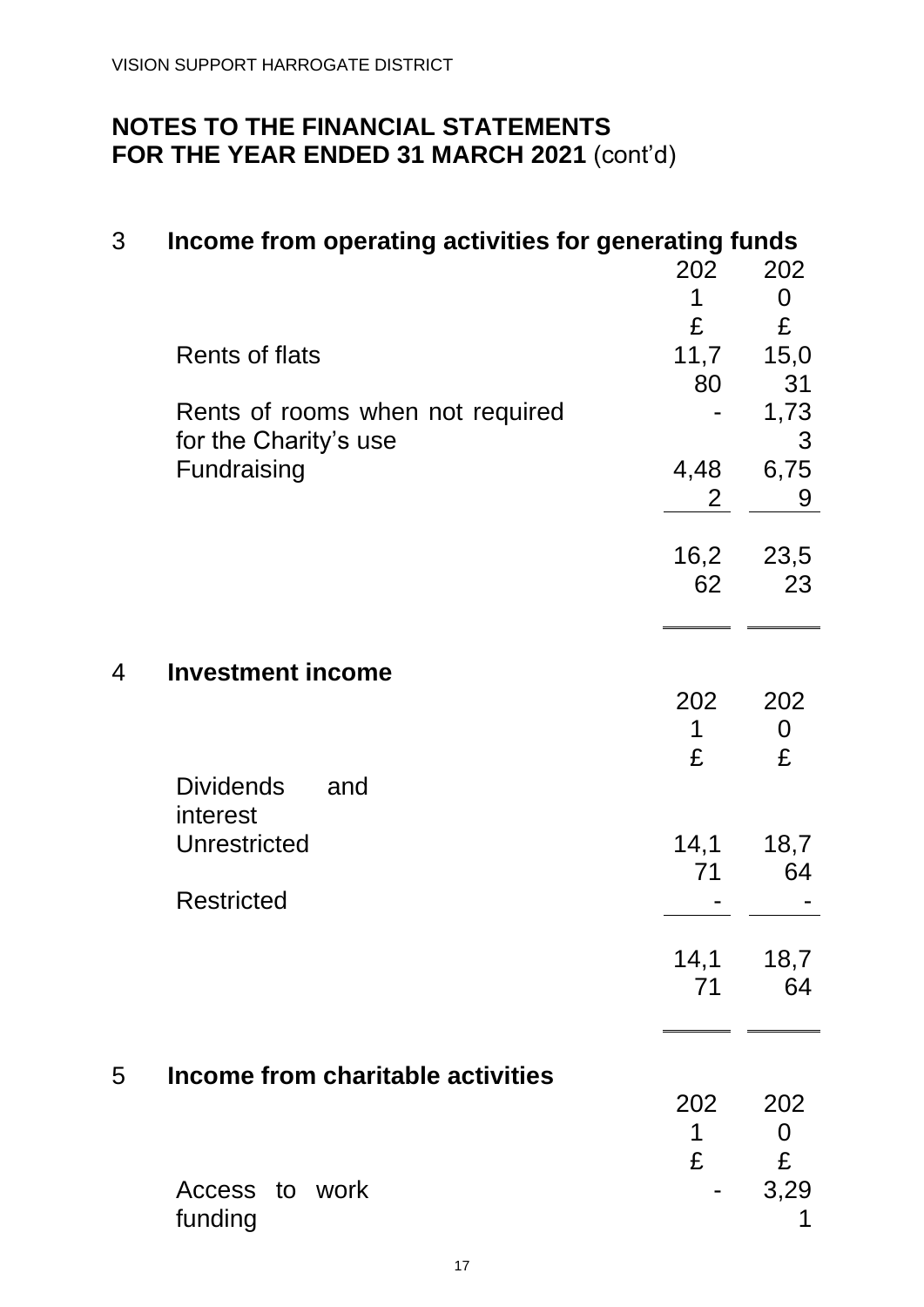#### VISION SUPPORT HARROGATE DISTRICT

|   | <b>Holidays</b><br>and<br>outings   |          | 1,04<br>O              |
|---|-------------------------------------|----------|------------------------|
|   | Aids for visually<br>impaired sales | 624      | 3,24<br>5              |
|   |                                     | 624      | 7,57<br>6              |
| 6 | <b>Other income</b>                 |          |                        |
|   |                                     | 202<br>1 | 202<br>$\mathbf 0$     |
|   |                                     | £        | £                      |
|   | authority<br>Local                  | 39,1     |                        |
|   | grants                              | 12       |                        |
|   | <b>Craft sales</b><br>Other         | 6<br>126 | 331<br>1,21            |
|   |                                     |          | 0                      |
|   |                                     | 39,2     | 1,54                   |
|   |                                     | 44       | 1                      |
| 7 | <b>Fundraising trading</b>          |          |                        |
|   |                                     | 202      | 202                    |
|   |                                     | 1        | 0                      |
|   |                                     | £        | £                      |
|   | Aids for resale                     | 896      | 3,31<br>$\overline{2}$ |
|   | <b>Craft materials</b>              | 49       | 396                    |
|   |                                     | 945      | 3,70<br>8              |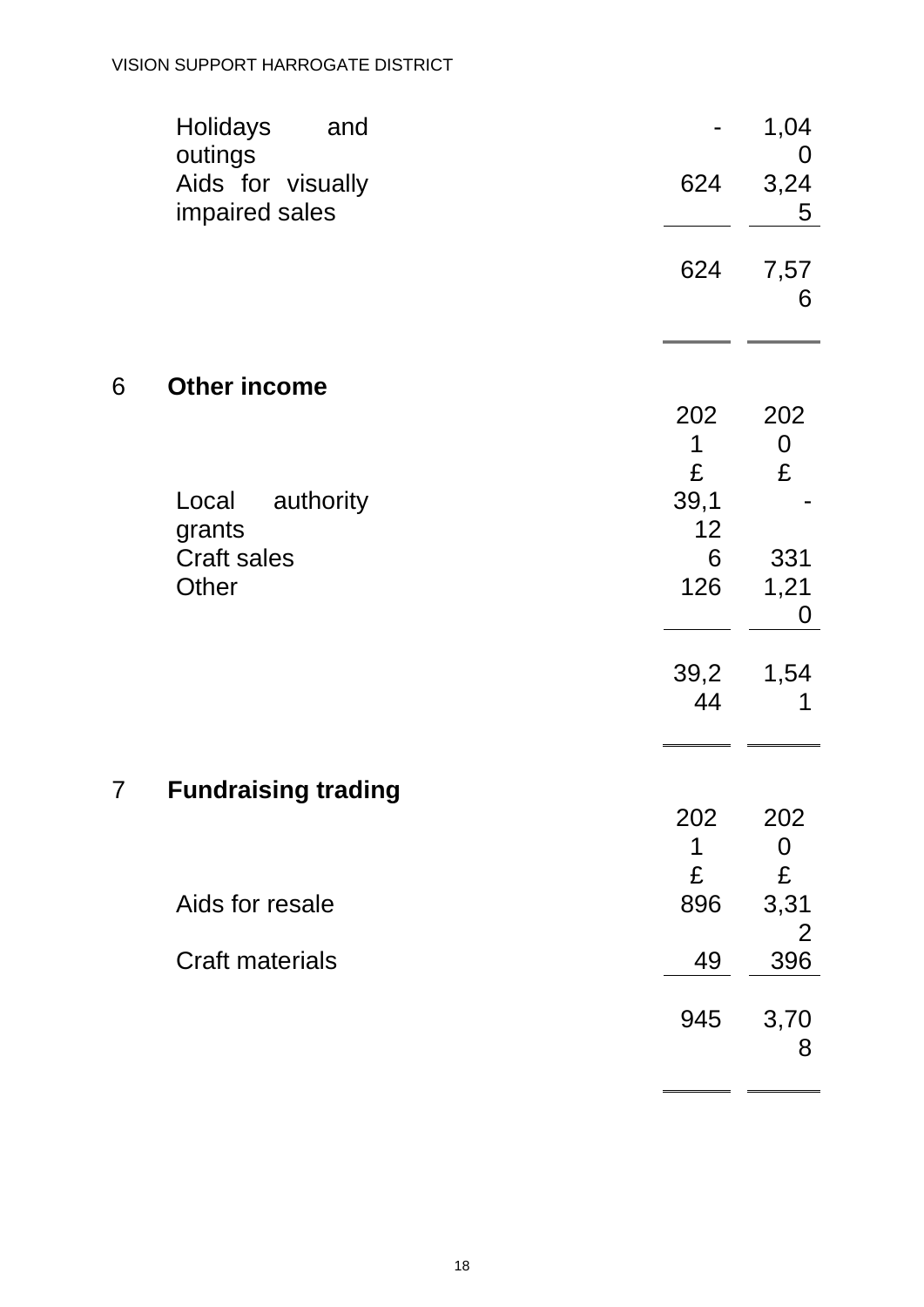#### 8 **Investment management costs**

|       |                       | 202  | 202       |
|-------|-----------------------|------|-----------|
|       |                       | 1    |           |
|       |                       | £    | £.        |
| costs | Investment management | 4,29 | 4,55<br>6 |
|       |                       |      |           |

The Trustees consider that 50% of investment management fees relate to capital and thus the above represents 50% of the total fees charged. The balance is charged to the net gain or loss on assets sold in the year.

### 9 **Charitable activities**

|                        | Unrestricted FundsRestrictedTotal Total |      |                          |      |      |
|------------------------|-----------------------------------------|------|--------------------------|------|------|
|                        |                                         |      | RiponHarrogateFunds 2021 |      | 2020 |
|                        | £                                       | £    | £                        | £    | £    |
| Outings & holidays     |                                         |      |                          |      | 189  |
| Socials & annual       |                                         | 28   |                          | 28   | 2,82 |
| party                  |                                         |      |                          |      | 4    |
| Travelling             | 25                                      | 1,49 |                          | 1,51 | 6,13 |
| expenses               |                                         | 4    |                          | 9    | 5    |
| <b>Class expenses</b>  |                                         |      |                          |      | 268  |
| Tutors' salaries       |                                         | 360  |                          | 360  | 781  |
| Room rent              |                                         |      |                          |      | 980  |
| <b>Training costs</b>  |                                         |      |                          |      | 830  |
| <b>Sundry expenses</b> |                                         | 295  |                          | 295  | 845  |
| Depreciation           |                                         | 7,60 | 2,7                      | 10,3 | 10,2 |
|                        |                                         |      | 86                       | 87   | 92   |
| Staff admin &          |                                         |      |                          |      |      |
| premises costs         |                                         | 89,3 |                          | 89,3 | 83,8 |
| (share – see note      |                                         | 15   |                          | 15   | 17   |
| 11)                    |                                         |      |                          |      |      |
|                        |                                         |      |                          |      |      |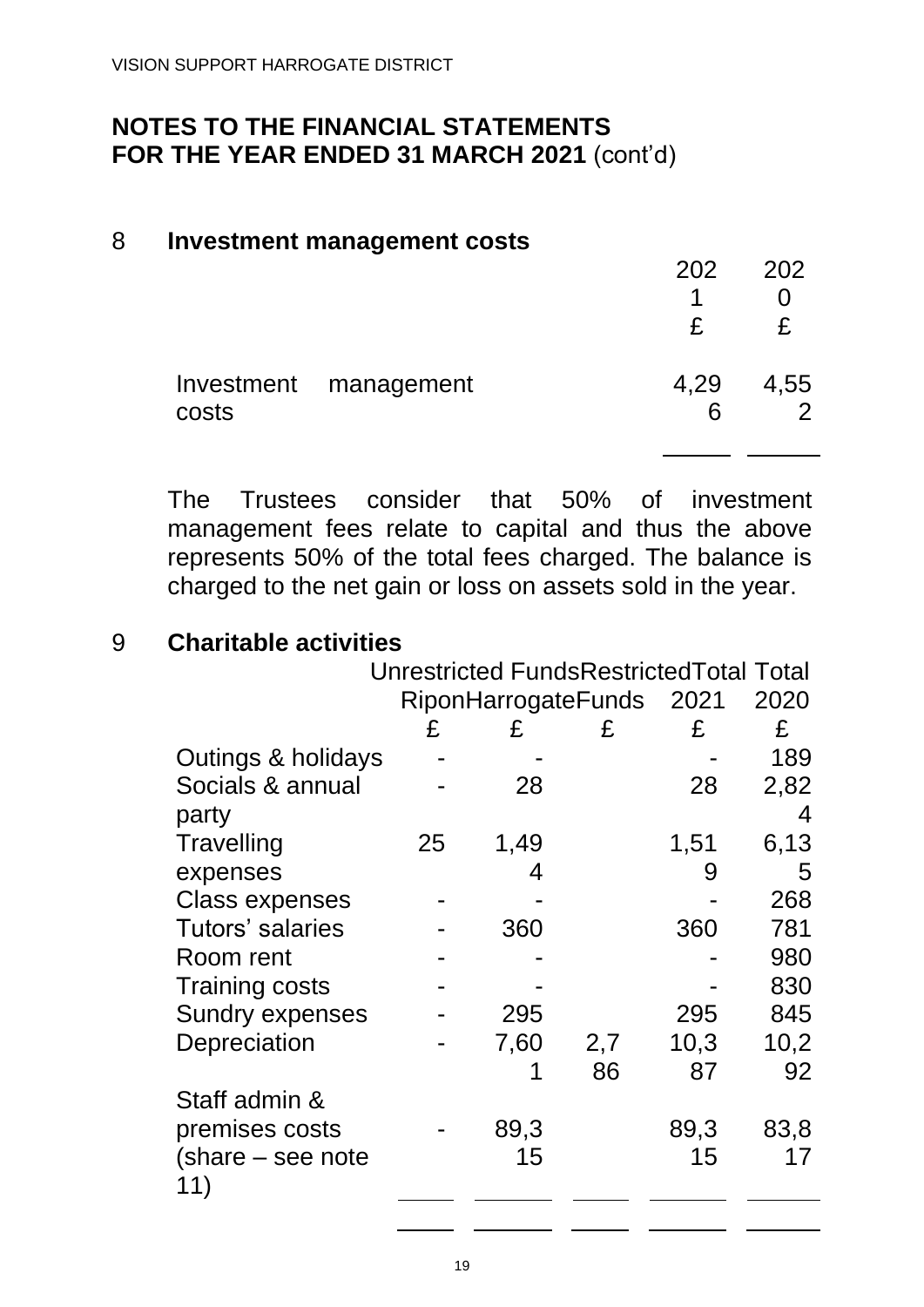|                                    | 25 | 99,0<br>93 | 2,7<br>86 | 101,<br>904 | 106,<br>961 |
|------------------------------------|----|------------|-----------|-------------|-------------|
| <b>Total unrestricted</b><br>funds |    | 99,1<br>18 |           |             |             |

 $\blacksquare$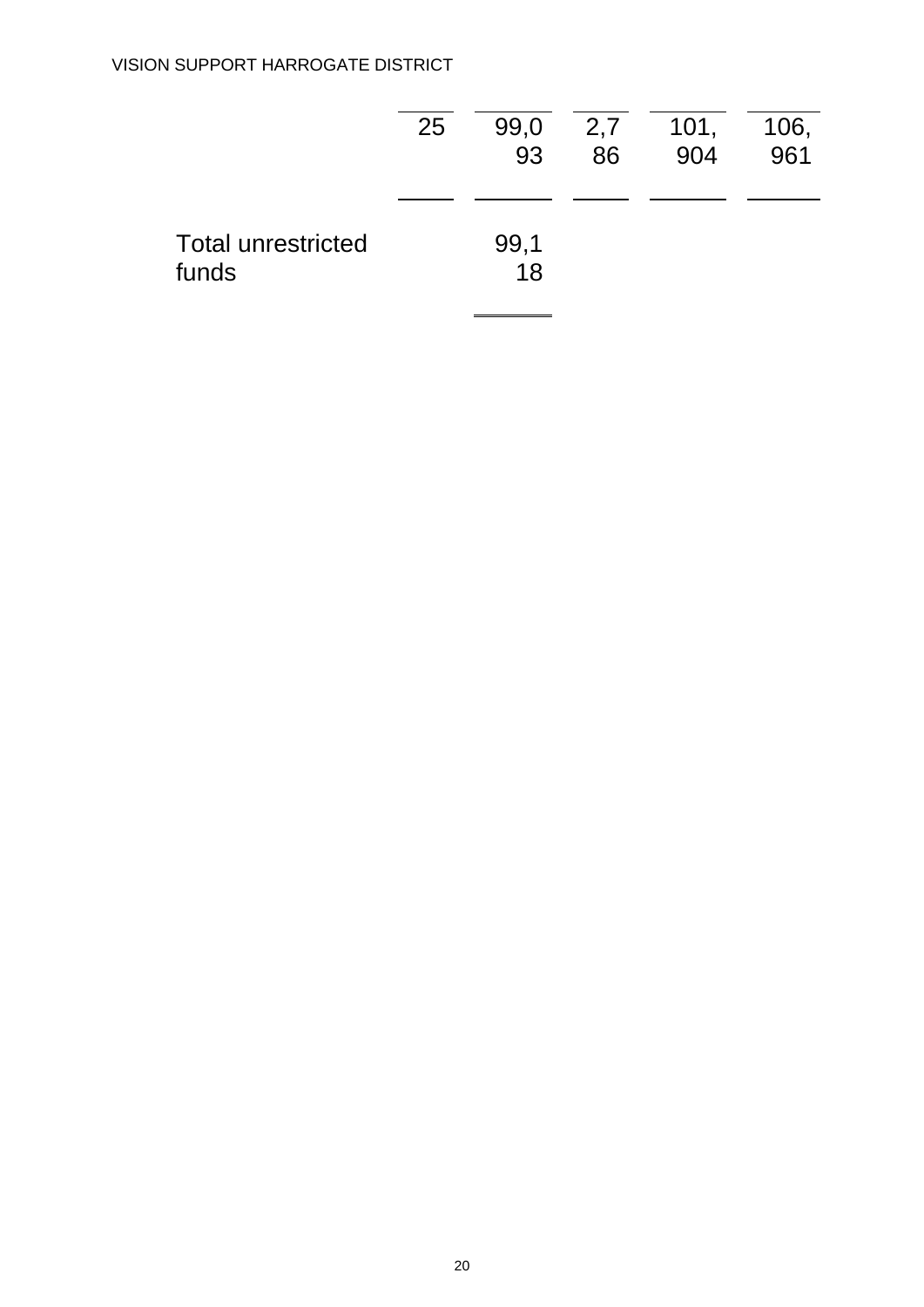#### 10 **Governance costs**

The Management Committee considers that 90% of the expenses of management and administration of the Charity are for the direct benefit of the visually impaired and the relevant expenditure has been apportioned on this basis.

|                                            | 202          | 202  |
|--------------------------------------------|--------------|------|
|                                            | 1.           |      |
|                                            | $\mathbf{f}$ |      |
| Staff, admin & premises<br>share (note 11) | 9.92         | 9.31 |

| 11 | Staff, administration and premises costs |       |                                  |            |      |
|----|------------------------------------------|-------|----------------------------------|------------|------|
|    |                                          |       | 2021                             |            | 2020 |
|    |                                          |       | Apportioned                      |            |      |
|    |                                          |       |                                  | Charitable |      |
|    |                                          |       | <b>TotalGovernanceactivities</b> |            |      |
|    |                                          | Total |                                  |            |      |
|    |                                          | £     | £                                | £          | £    |
|    | <b>Salaries</b>                          | 69,7  | 6,97                             | 62,7       | 65,9 |
|    |                                          | 54    | 5                                | 79         | 32   |
|    | <b>Pension costs</b>                     | 2,68  | 269                              | 2,42       | 2,39 |
|    |                                          | 9     |                                  | 0          | 6    |
|    | Light, heat & water                      | 3,69  | 370                              | 3,32       | 4,45 |
|    |                                          | 7     |                                  | 7          | 3    |
|    | <b>Rates</b>                             | 529   | 53                               | 476        | 1,76 |
|    |                                          |       |                                  |            | 9    |
|    | Telephone                                | 2,01  | 202                              | 1,81       | 2,09 |
|    |                                          | 6     |                                  | 4          |      |
|    | Insurance                                | 3,20  | 320                              | 2,88       | 3,28 |
|    |                                          | O     |                                  | 0          | O    |
|    | Cleaning                                 | 158   | 16                               | 142        | 1,71 |
|    |                                          |       |                                  |            | 4    |
|    | Printing, stationery &                   | 2,25  | 225                              | 2,02       | 1,48 |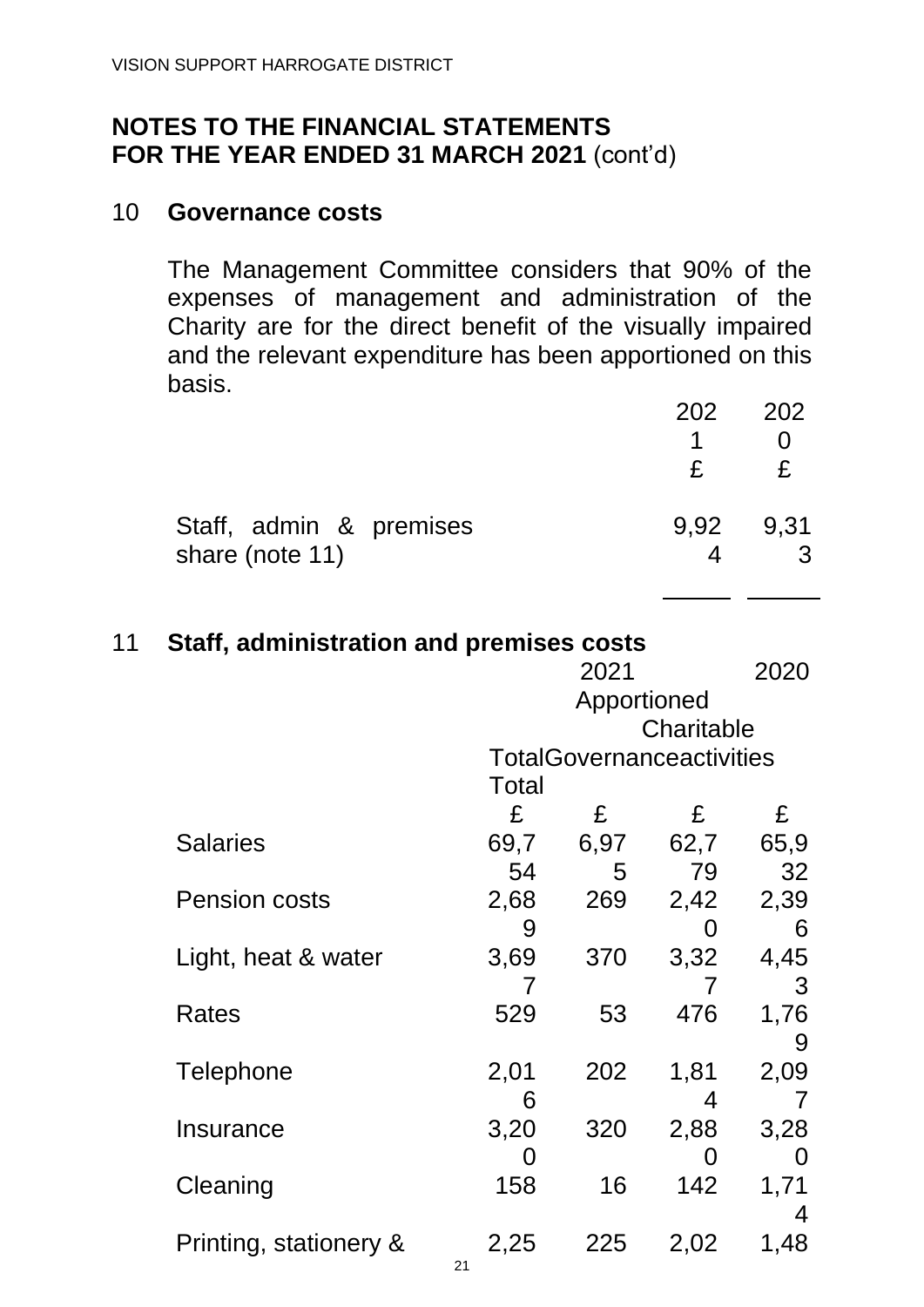| postage                  |                |      | 9    |      |
|--------------------------|----------------|------|------|------|
| Repairs & renewals       | 3,48           | 348  | 3,13 | 4,20 |
|                          | $\overline{2}$ |      | 4    | 6    |
| Advertising              | 2,03           | 203  | 1,83 | 798  |
|                          | 3              |      |      |      |
| <b>Professional fees</b> | 9,42           | 943  | 8,48 | 5,00 |
|                          |                |      |      |      |
|                          |                |      |      |      |
|                          | 99,2           | 9,92 | 89,3 | 93,1 |
|                          | 39             |      | 15   | 30   |
|                          |                |      |      |      |

The Management Committee considers that 90% of the expenses of Management and Administration of the Charity are for the direct benefit of the Visually Impaired.

#### 12 **Staff**

|                        | 2021 | 2020 |
|------------------------|------|------|
|                        | £    | £    |
| <b>Salaries</b>        | 65,3 | 62,1 |
|                        | 98   | 05   |
| <b>Social Security</b> | 4,35 | 3,82 |
| costs                  | 6    |      |
|                        |      |      |
|                        | 69,7 | 65,9 |
|                        | 54   | 32   |
|                        |      |      |

The average number of employees, analysed by function, was:-

|                                                                                                |     | 2021 2020  |
|------------------------------------------------------------------------------------------------|-----|------------|
| Charitable activities (full time equivalent)<br>Management & Administration of the Charity 0.5 | 3.0 | 3.0<br>0.5 |
|                                                                                                | 3.5 | 3.5        |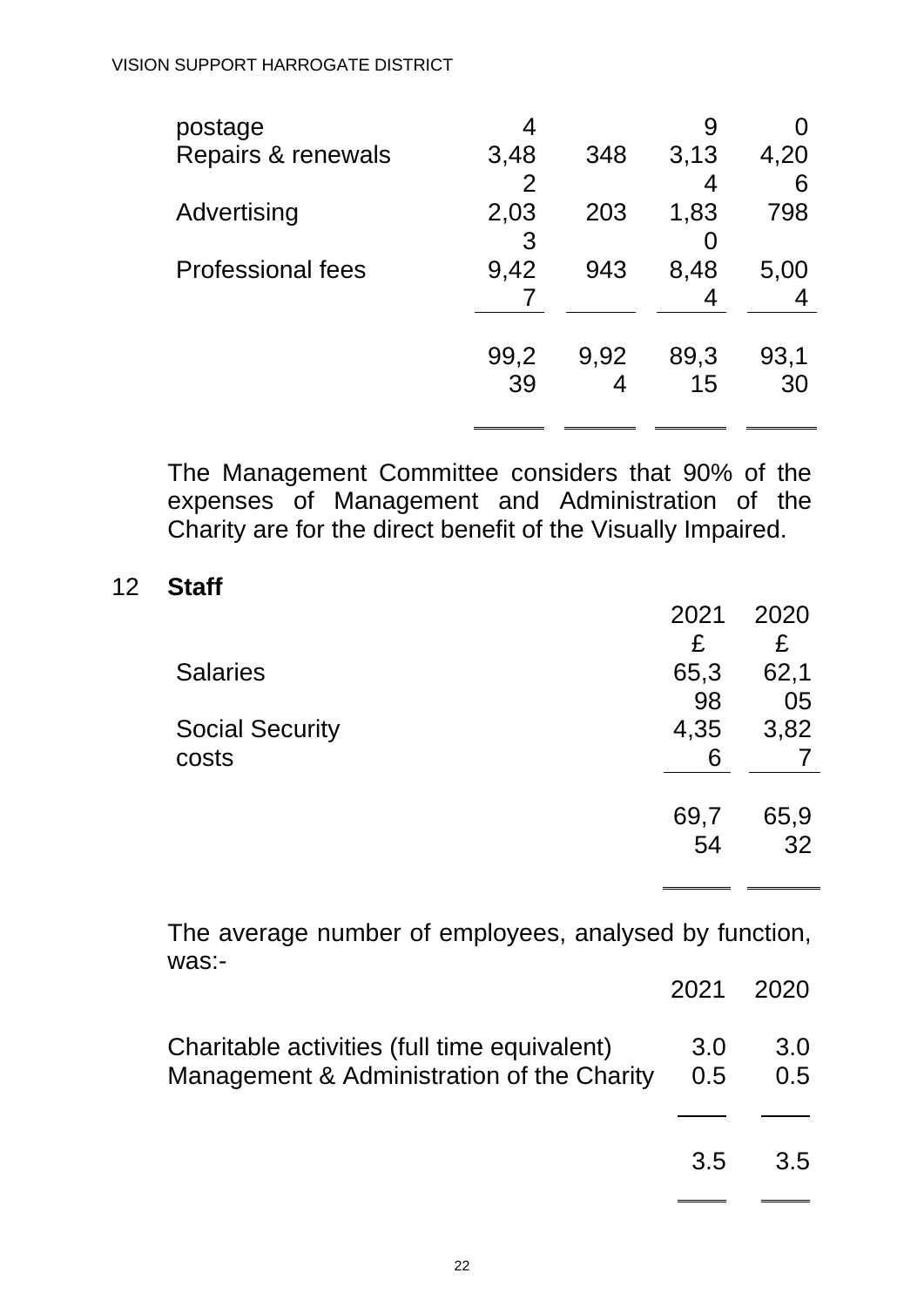#### 13 **Tangible Fixed Assets**

|                     |         | FreeholdFixtures,           |         | <b>Total</b> |  |
|---------------------|---------|-----------------------------|---------|--------------|--|
|                     |         | land & fittings & Computers |         |              |  |
|                     |         | buildingsfurnishings        |         | £            |  |
|                     | £       | £                           | £       |              |  |
| Cost                |         |                             |         |              |  |
| At 1 April 2020     | 346,5   | 23,69                       | 23,3    | 393,6        |  |
|                     | 92      | 5                           | 64      | 51           |  |
| <b>Additions</b>    |         |                             | 1,15    | 1,155        |  |
|                     |         |                             | 5       |              |  |
| <b>Disposals</b>    |         |                             |         |              |  |
|                     |         |                             |         |              |  |
|                     | 346,5   | 23,69                       | 24,5    | 394,8        |  |
|                     | 92      | 5                           | 19      | 06           |  |
| Depreciation        |         |                             |         |              |  |
| At 1 April 2020     | (89,7)  | (6, 23)                     | (19, 6) | (115,        |  |
|                     | 55)     | 8)                          | 71)     | 664)         |  |
| Disposals           |         |                             |         |              |  |
| Charge for the year | (6, 93) | (1,74)                      | (1,70)  | (10,3)       |  |
|                     | 2)      | 6)                          | 9)      | 87)          |  |
|                     |         |                             |         |              |  |
|                     | (96,6   | (7,98)                      | (21,3)  | (126,        |  |
|                     | 87)     | 4)                          | 80)     | 051)         |  |
| Value at 31 March   | 249,9   | 15,71                       | 3,13    | 268,7        |  |
| 2021                | 05      |                             | 9       | 55           |  |
|                     |         |                             |         |              |  |
| Value at 31 March   | 256,8   | 17,45                       | 3,69    | 277,9        |  |
| 2020                | 37      | 7                           | 3       | 87           |  |
|                     |         |                             |         |              |  |

Freehold land and buildings at cost at 31 March 2021 comprises:-

Land and buildings at 23 East Parade Harrogate 6,274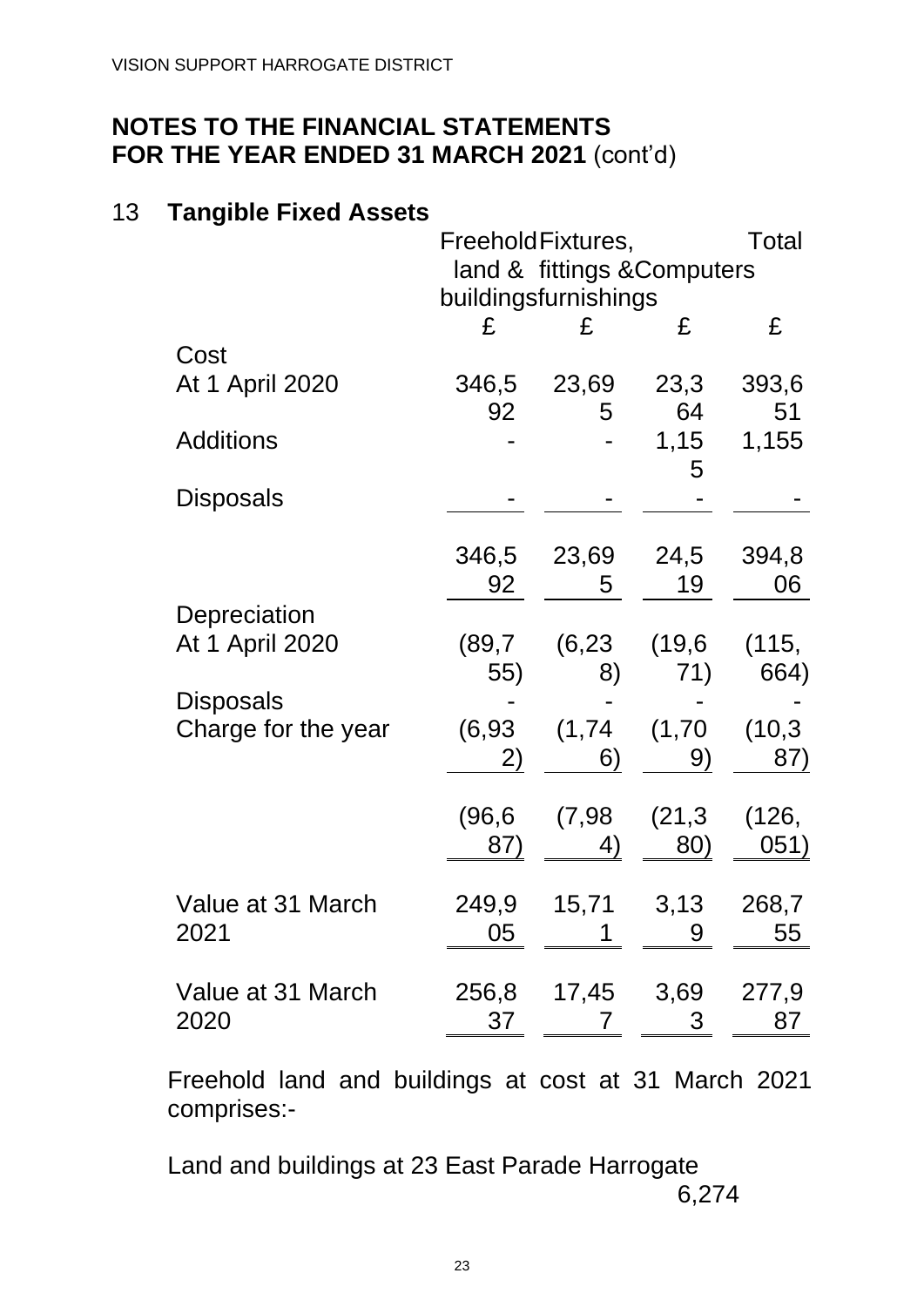Extension at 23 East Parade, Harrogate costs to 31 March 1998 139,302 Extension at 23 East Parade, Harrogate costs to 31 March 2007 198,284 Security gates 2,732 £346,592 14 **Investments** 2021 2020 £ £ Carrying (market) value at 1 April 2020 722,3 69 872,6 12 Additions at cost 470.6 83 246,4 80 Disposals at carrying value (433, 010) (306,7 14) Increase/(decrease) in market value 154,5 14 (98,07 2) Gains/(losses) on realised assets 63,38 9 8,063 Carrying (market) valuation at 31 March 2021 977,9 45 722,3 69 Overall gain/(losses) on investments Increase/(Decrease) in market value 154,5 14 (98,07 2) Gains/(losses) on realised assets 63,38 9 8,063 Capital element of investments management fees (4,29 6) (4,552 )

213,6 (94,56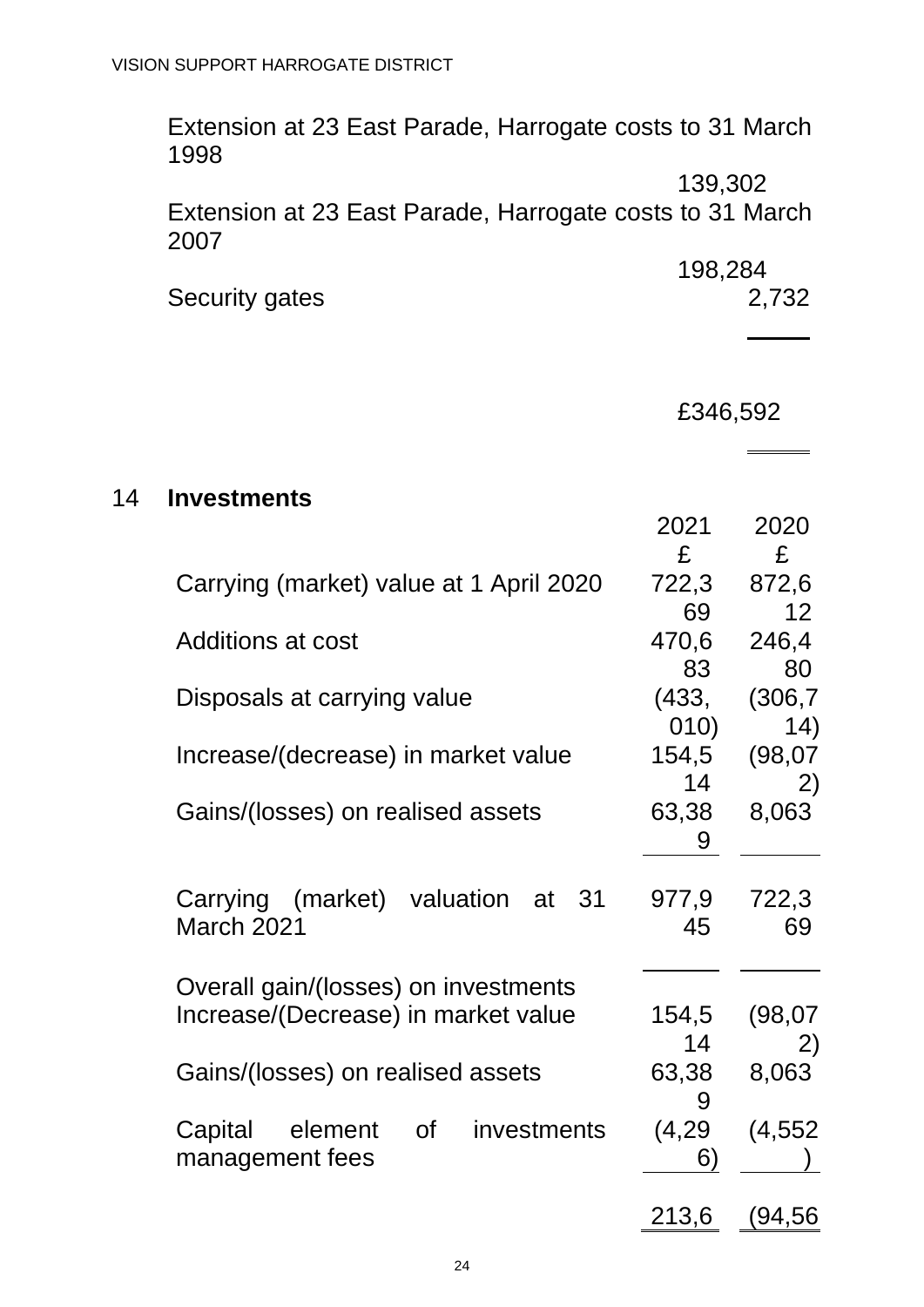$\overline{07}$   $\overline{1)}$ 

All fixed asset investments are listed on the Stock Exchange, London.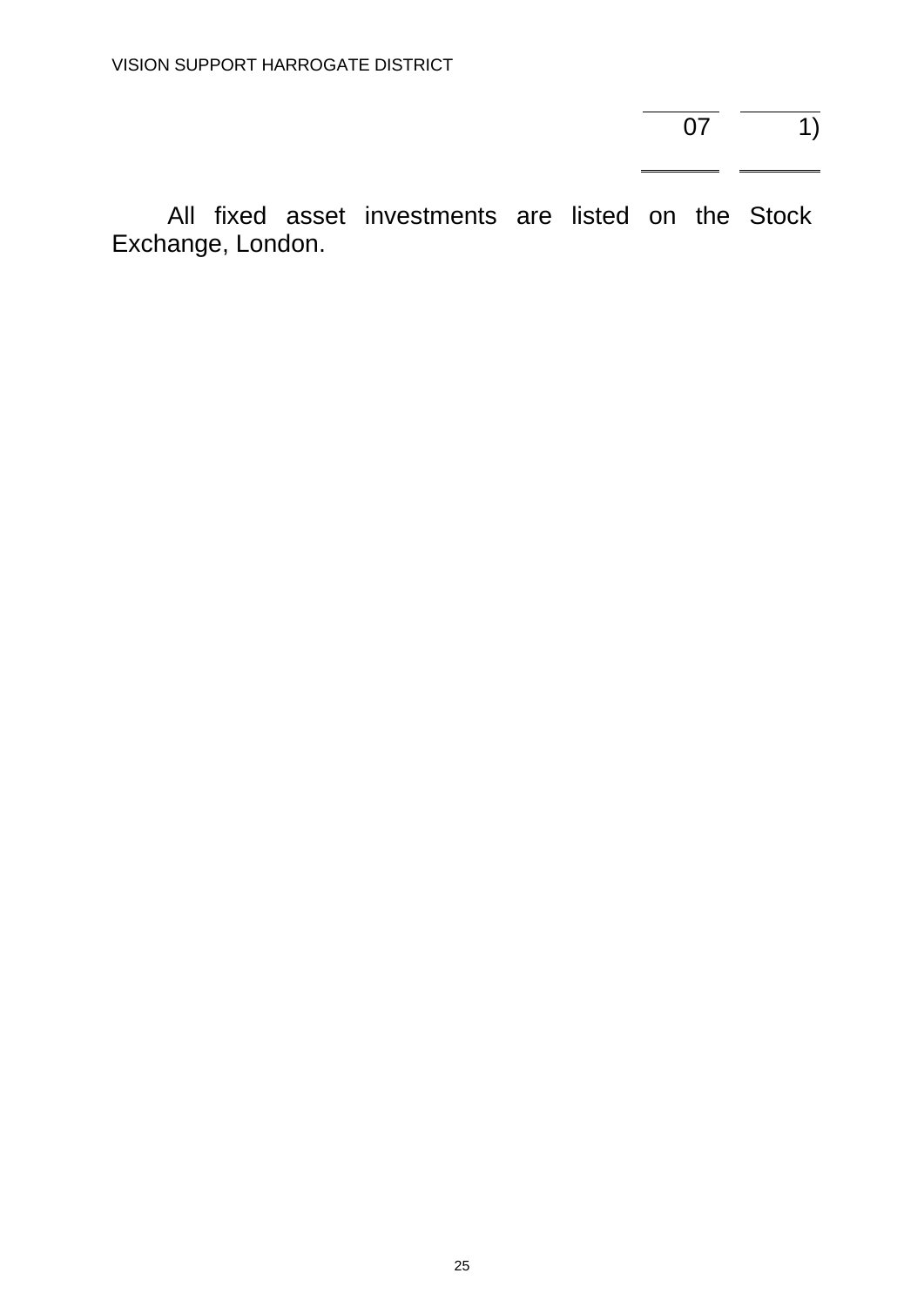#### 15 **Current assets**

16 **Liabilities**

|                                     | 2021<br>£      | 2020<br>£ |
|-------------------------------------|----------------|-----------|
| Other debtors                       | 1,340          | 2,265     |
| Prepayments and accrued income      | 2,020          | 2,795     |
|                                     | 3,360          | 5,060     |
| <b>Liabilities</b>                  |                |           |
|                                     | 2021           | 2020      |
| <b>Trade creditors</b>              | £              | £         |
| Accrued charges and deferred income | 1,901<br>1,940 | 1,359     |
|                                     | 3,841          | 1,359     |

#### 17 **Unrestricted funds**

The funds comprise undistributed income and have been and continue to be used to acquire fixed assets and fixed asset investments to provide income to enable the objects of the Charity to be continued.

|                                          | 2021          | 2020               |
|------------------------------------------|---------------|--------------------|
| Balance brought forward 1 April 2020     | £<br>998,17   | £<br>1,151,<br>733 |
| Net movement in funds during the<br>year | 192,69        | (153, 5)<br>61)    |
| Balance at 31 March 2021                 | 1,190,<br>863 | 998,1<br>72        |
| Allocated between:-<br>Harrogate         | 1,183,        | 990,80             |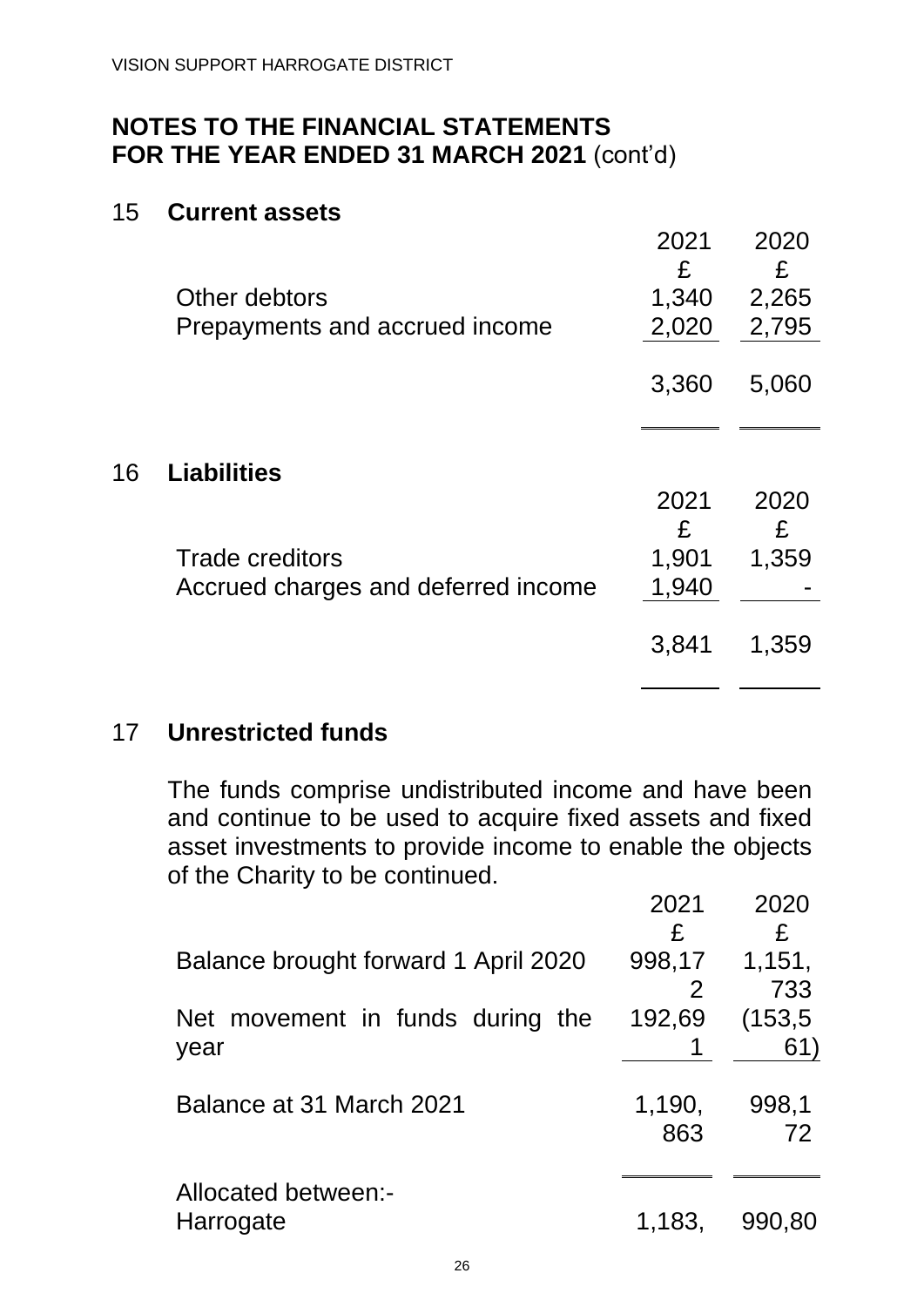| Ripon | 208<br>7,655  | $\mathcal{P}$<br>7,370 |
|-------|---------------|------------------------|
|       | 1,190,<br>863 | 998,1<br>72            |

#### 18 **Restricted funds**

#### 18.1 *Extension fund (1996)*

This fund comprises donations from individuals, trusts and other bodies for the specific purpose of building an extension which opened in 1996. Following payment of all costs, the fund was closed. The Extension Fund will be transferred to income by equal instalments over the estimated useful life of the asset which is considered to be 50 years.

#### 18.2 *Constance Wood children's fund*

In October 1999 a bequest from the estate of Mrs Wood Dec'd was received for "the Yorkshire School and Home for Blind Children in Harrogate". Following consultation with the Charity Commissioners and the other residuary legatees, who were also charities, the Sole Executor decided that the bequest be paid to the Charity which has undertaken to restrict its use for the benefit of visually impaired children within the area it covers. The value of the fund was £1,674 at 31 March 2021.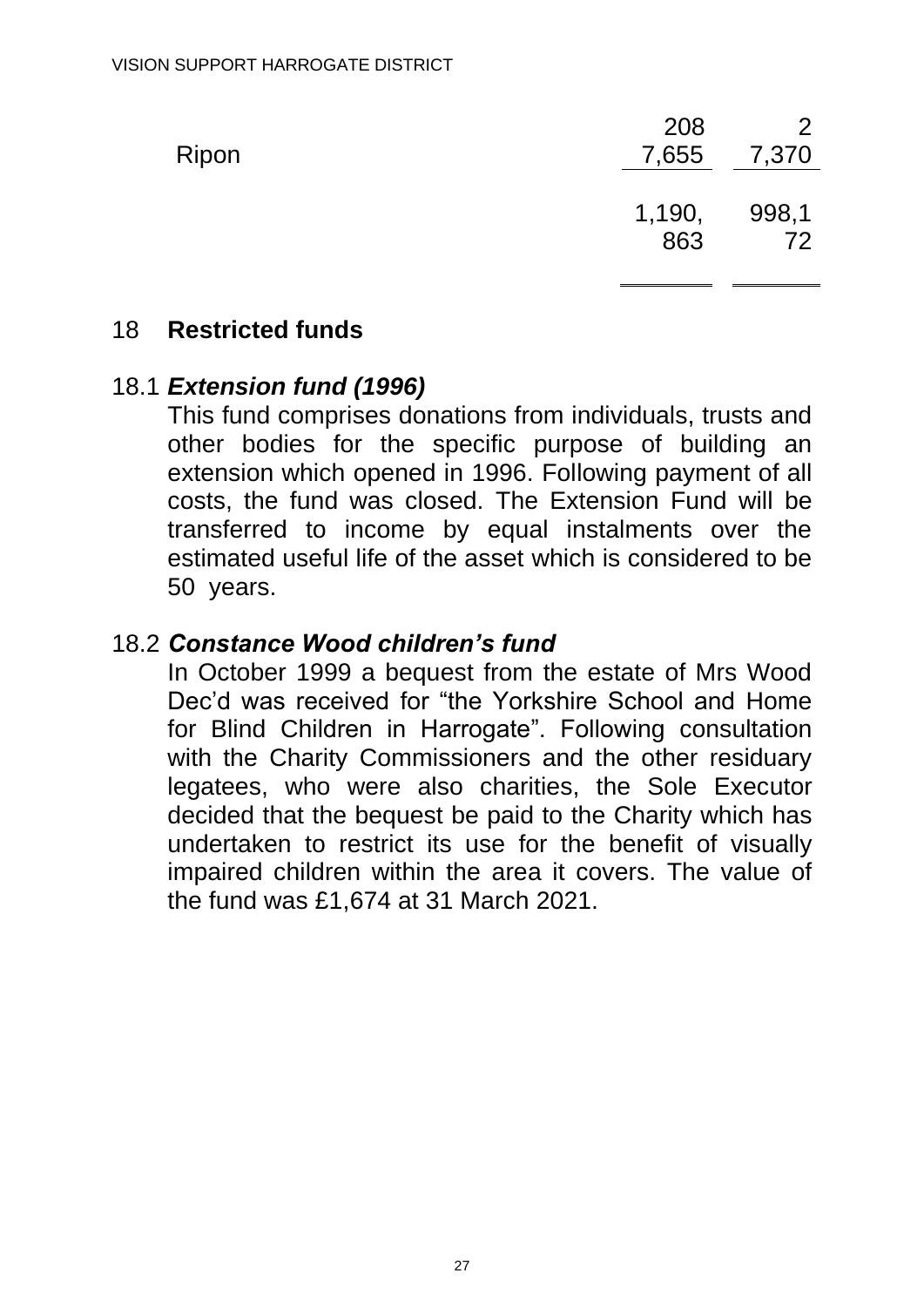#### 19 **Summary of restricted funds**

|                                         |      | <b>Balance Charge</b> |        |      |  |
|-----------------------------------------|------|-----------------------|--------|------|--|
|                                         |      | <b>Balance</b>        | at     | in   |  |
|                                         |      | at                    | 1/4/20 | year |  |
|                                         |      | 31/3/21               |        |      |  |
|                                         |      | £                     | £      | £    |  |
| <b>Extension fund</b>                   |      | 79,2                  | (2,78) | 76,4 |  |
|                                         |      | 41                    | 6)     | 55   |  |
| Constance                               | Wood | 1,67                  |        | 1,67 |  |
| children's fund                         |      | 4                     |        | 4    |  |
|                                         |      |                       |        |      |  |
| <b>Total restricted funds</b>           |      | 80,9                  | (2,78) | 78,1 |  |
|                                         |      | 15                    | 6)     | 29   |  |
|                                         |      |                       |        |      |  |
|                                         |      |                       |        |      |  |
| Restricted funds are represented on the |      |                       |        |      |  |
| balance sheet by:-                      |      |                       |        |      |  |
| Tangible fixed assets                   |      |                       |        | 76,4 |  |
|                                         |      |                       |        | 55   |  |
| Investments and cash                    |      |                       |        | 1,67 |  |
|                                         |      |                       |        | 4    |  |
|                                         |      |                       |        |      |  |
|                                         |      |                       |        | 78,1 |  |
|                                         |      |                       |        | 29   |  |
|                                         |      |                       |        |      |  |

## 20 **Trustees' remuneration**

Lithgow Perkins LLP, a firm of chartered accountants of which Robert Horner is a partner, manage the payroll; £560 plus VAT was invoiced to them for this service in the year ended 31 March 2021.

In addition, Lithgow Perkins LLP prepare the annual accounts. A fee of £550 plus VAT was invoiced for accounts preparation during the year.